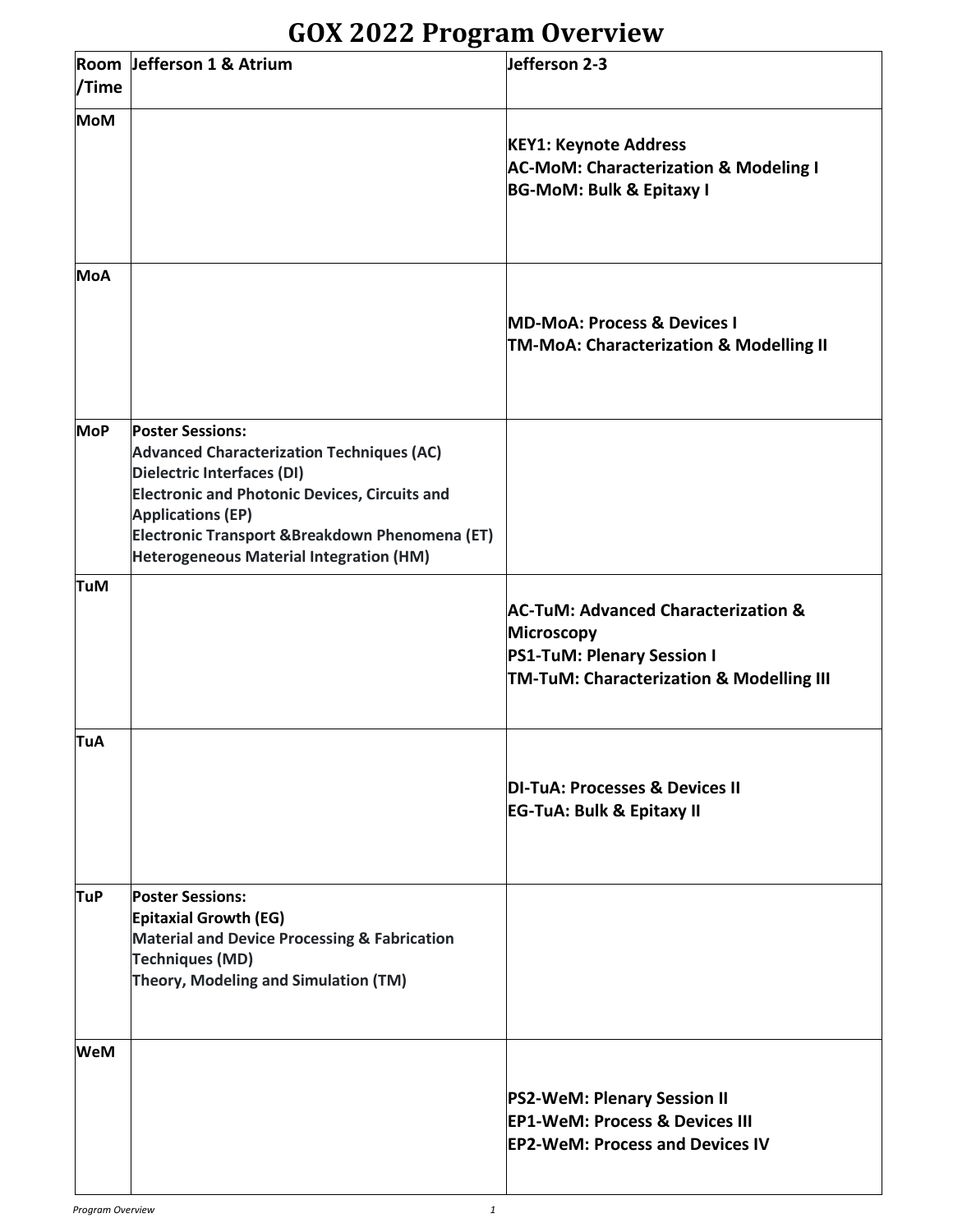# **Monday Morning, August 8, 2022**

|         | Room Jefferson 2-3                                                                                                                                                                                                                                                                                                                                                                                                                                                                                                                                                                                                                                                                                                                                           |                                                                                                                                                                          |  |
|---------|--------------------------------------------------------------------------------------------------------------------------------------------------------------------------------------------------------------------------------------------------------------------------------------------------------------------------------------------------------------------------------------------------------------------------------------------------------------------------------------------------------------------------------------------------------------------------------------------------------------------------------------------------------------------------------------------------------------------------------------------------------------|--------------------------------------------------------------------------------------------------------------------------------------------------------------------------|--|
| 8:30am  | <b>Welcome and Sponsor Thank Yous</b>                                                                                                                                                                                                                                                                                                                                                                                                                                                                                                                                                                                                                                                                                                                        | <b>Keynote Address</b><br><b>Session KEY1</b><br><b>Keynote Address</b><br>Moderator:                                                                                    |  |
|         | 8:45am <b>INVITED: KEY1-2</b> Keynote Lecture: Ga <sub>2</sub> O <sub>3</sub> Device Technologies: Power Switching<br>and High-Frequency Applications, and Beyond, Masataka Higashiwaki, Department<br>of Physics and Electronics, Osaka Metropolitan University, Japan; T. Kamimura, S. Kumar, Z.<br>Wang, National Institute of Information and Communications Technology, Japan; T. Kitada,<br>J. Liang, N. Shigekawa, Department of Physics and Electronics, Osaka Metropolitan<br>University, Japan; H. Murakami, Y. Kumagai, Department of Applied Chemistry, Tokyo<br>University of Agriculture and Technology, Japan                                                                                                                                 | Kelson Chabak, Air Force Research Laboratory                                                                                                                             |  |
|         | 9:30am <b>INVITED: AC-MoM-5</b> Characterization of Deep Acceptors in $\beta$ -Ga <sub>2</sub> O <sub>3</sub> by Deep<br>Level Optical Spectroscopy, H. Ghadi, J. McGlone, E. Cornuelle, The Ohio State<br>University; A. Senckowski, University of Massachusetts Lowell; S. Sharma, U. Singisetti,<br>University of Buffalo; M. Wong, University of Massachusetts Lowell; A. Arehart, Steven A<br>Ringel, The Ohio State University                                                                                                                                                                                                                                                                                                                         | <b>Advanced Characterization Techniques</b><br><b>Session AC-MoM</b><br><b>Characterization &amp; Modeling I</b><br>Moderator:<br>Becky Peterson, University of Michigan |  |
|         | 10:00am   AC-MoM-7 Determination of Cation Vacancy and Al Diffusion Constants in B-<br>(Al, Ga) <sub>2</sub> O <sub>3</sub> / Ga <sub>2</sub> O <sub>3</sub> Superlattices, H. Yang, A. Levin, B. Eisner, A. Bhattacharyya, P.<br>Ranga, S. Krishnamoorthy, Michael Scarpulla, University of Utah                                                                                                                                                                                                                                                                                                                                                                                                                                                            |                                                                                                                                                                          |  |
|         | 10:15am   AC-MoM-8 Defect Characterization in Gallium Oxide and Related Materials<br>Using Terahertz Electron Paramagnetic Resonance Ellipsometry: Fe in Ga2O <sub>3</sub> ,<br>Mathias Schubert, University of Nebraska, Lincoln; S. Richter, Lund University, Sweden; S.<br>Knight, P. Kuehne, Linkoping University, Sweden; M. Stokey, R. Korlacki, University of<br>Nebraska-Lincoln; V. Stanishev, Linkoping University, Sweden; Z. Galazka, K. Irmscher,<br>Leibniz-Institut fuer Kristallzuechtung, Germany; S. Mu, C. Van de Walle, University of<br>California at Santa Barbara; V. Ivády, MPI Physics of Complex Systems, Germany; O.<br>Bulancea-Lindvall, I. Abrikosov, Linkoping University, Sweden; V. Darakchieva, Lund<br>University, Sweden |                                                                                                                                                                          |  |
| 10:30am | <b>BREAK</b>                                                                                                                                                                                                                                                                                                                                                                                                                                                                                                                                                                                                                                                                                                                                                 |                                                                                                                                                                          |  |
|         | 10:45am   <b>INVITED: BG-MoM-10</b> b-Ga <sub>2</sub> O <sub>3</sub> Growth and Wafer Fabrication, A. Brady, G.<br>Foundos, Chase Scott, Northrop Grumman SYNOPTICS; V. Gambin, Northrop Grumman<br>Corporation; K. Stevens, Northrop Grumman SYNOPTICS; J. Blevins, Air Force Research<br>Laboratory, Afghanistan                                                                                                                                                                                                                                                                                                                                                                                                                                           | <b>Bulk Growth</b><br><b>Session BG-MoM</b><br><b>Bulk &amp; Epitaxy I</b><br>Moderator:<br>John Blevins, Air Force Research Laboratory                                  |  |
|         | 11:15am   <b>BG-MoM-12</b> Increasing the Bandgap of $\beta$ -Ga <sub>2</sub> O <sub>3</sub> via Alloying with Al <sub>2</sub> O <sub>3</sub> or Sc <sub>2</sub> O <sub>3</sub><br>in Czochralski-grown Crystals, Benjamin Dutton, J. Jesenovec, B. Downing, J. McCloy,<br>Washington State University                                                                                                                                                                                                                                                                                                                                                                                                                                                       |                                                                                                                                                                          |  |
|         | 11:30am   BG-MoM-13 Chemi-Mechanical Polishing and Subsurface Damage<br>Characterization of 2-inch (010) Semi-Insulating $\beta$ -Ga <sub>2</sub> O <sub>3</sub> Substrates, <i>David</i><br>Snyder, Penn State Applied Research Laboratory                                                                                                                                                                                                                                                                                                                                                                                                                                                                                                                  |                                                                                                                                                                          |  |
|         | 11:45am   BG-MoM-14 Ge-Delta Doped $\beta$ -Ga <sub>2</sub> O <sub>3</sub> Grown Via Plasma Assisted Molecular<br>Beam Epitaxy, Thaddeus Asel, Air Force Research Laboratory, Materials and<br>Manufacturing Directorate, USA; E. Steinbrunner, Wright State University, Department of<br>Electrical Engineering; J. Hendrick, Air Force Institute of Technology, Department of<br>Engineering Physics; A. Neal, S. Mou, Air Force Research Laboratory, Materials and<br>Manufacturing Directorate, USA                                                                                                                                                                                                                                                      |                                                                                                                                                                          |  |
| 12:00pm | <b>BG-MoM-15</b> High Purity n-type $\beta$ -Ga <sub>2</sub> O <sub>3</sub> Films with 10 <sup>13</sup> cm <sup>-3</sup> Residual Accepter<br>Concentration by MOCVD, Andrei Osinsky, F. Alema, Agnitron Technology                                                                                                                                                                                                                                                                                                                                                                                                                                                                                                                                          |                                                                                                                                                                          |  |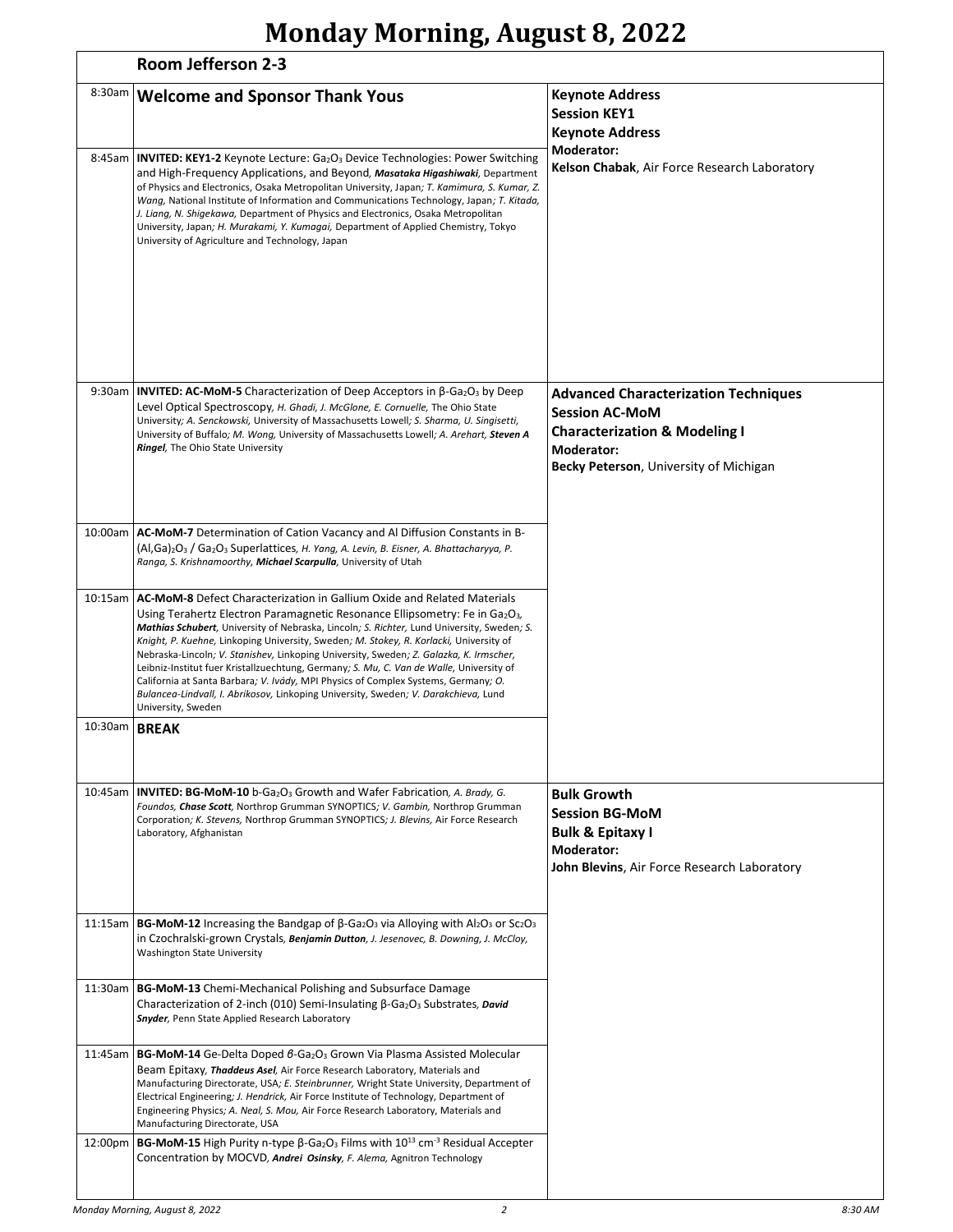## **Monday Afternoon, August 8, 2022**

| Room Jefferson 2-3 |                                                                                                                                                                                                                                                                                                                                                                                                                                                                                                                                                                                                                                                                                                                                                                                                                                            |                                                                                                                                                                                                         |
|--------------------|--------------------------------------------------------------------------------------------------------------------------------------------------------------------------------------------------------------------------------------------------------------------------------------------------------------------------------------------------------------------------------------------------------------------------------------------------------------------------------------------------------------------------------------------------------------------------------------------------------------------------------------------------------------------------------------------------------------------------------------------------------------------------------------------------------------------------------------------|---------------------------------------------------------------------------------------------------------------------------------------------------------------------------------------------------------|
| 1:45 <sub>pm</sub> | <b>INVITED: MD-MoA-1 High Aspect Ratio Ga2O3-based Homo and</b><br>HOeterostructures by Plasma-free Metal-assisted Chemical Etching, Xiuling Li,<br>University of Texas at Austin; H. Huang, C. Chan, J. Michaels, University of Illinois, Urbana-<br>Champaign                                                                                                                                                                                                                                                                                                                                                                                                                                                                                                                                                                            | <b>Material and Device Processing and Fabrication</b><br><b>Techniques</b><br><b>Session MD-MoA</b><br><b>Process &amp; Devices I</b><br>Moderator:<br>Man-Hoi Wong, University of Massachusetts Lowell |
| 2:15 <sub>pm</sub> | <b>MD-MoA-3</b> Blocking Behavior of N and Fe Ion Implanted $\beta$ -Ga <sub>2</sub> O <sub>3</sub> , Bennett<br>Cromer, Cornell University; W. Li, University of California at Berkeley; K. Smith, Cornell<br>University; K. Gann, Cornell University, Iceland; K. Nomoto, Cornell University; N. Hendriks,<br>University of California at Santa Barbara; A. Green, K. Chabak, Air Force Research<br>Laboratory; M. Thompson, D. Jena, G. Xing, Cornell University                                                                                                                                                                                                                                                                                                                                                                        |                                                                                                                                                                                                         |
| 2:30 <sub>pm</sub> | <b>MD-MoA-4</b> Evolution and Recovery of Ion Implantation-Induced Damage Zone<br>in $\beta$ -Ga2O3, Elaf Anber, D. Foley, J. Nathaniel, Johns Hopkins University; A. Lang,<br>American Society for Engineering Education; J. Hart, Johns Hopkins University; M. Tadjer,<br>K. Hobart, US Naval Research Laboratory; S. Pearton, University of Florida, Gainesville; M.<br>Taheri, Johns Hopkins University                                                                                                                                                                                                                                                                                                                                                                                                                                |                                                                                                                                                                                                         |
| 2:45 <sub>pm</sub> | <b>MD-MoA-5</b> Heterogeneous Integration of Single-Crystal $\beta$ -Ga <sub>2</sub> O <sub>3</sub> and N-Polar<br>GaN Substrates With ZnO Interlayer Deposited by Atomic Layer Deposition, Zhe<br>(Ashley) Jian, University of Michigan, Ann Arbor; C. Clymore, University of California, Santa<br>Barbara; D. Agapiou, University of Michigan, Ann Arbor; U. Mishra, University of California,<br>Santa Barbara; E. Ahmadi, University of Michigan, Ann Arbor                                                                                                                                                                                                                                                                                                                                                                            |                                                                                                                                                                                                         |
| 3:00 <sub>pm</sub> | <b>MD-MoA-6</b> Structural Transformation of $\beta$ -Ga <sub>2</sub> O <sub>3</sub> through Si-implantation, <i>Snorre</i><br>Braathen Kjeldby, A. Azarov, P. Nguyen, Centre for Materials Science and Nanotechnology,<br>University of Oslo, Norway; V. Venkatachalapathy, Centre for Materials Science and<br>Nanotechnology, University of Oslo and Department of Materials Science, National<br>Research Nuclear University, "MEPhl", Norway; R. Mikšová, Nuclear Physics Institute of the<br>Czech Academy of Sciences, Czechia; A. Macková, Nuclear Physics Institute of the Czech<br>Academy of Sciences and Department of Physics, Faculty of Science, J.E. Purkyně University,<br>Czechia; J. García-Fernández, A. Kuznetsov, Ø. Prytz, L. Vines, Centre for Materials Science<br>and Nanotechnology, University of Oslo, Norway |                                                                                                                                                                                                         |
| 3:15 <sub>pm</sub> | <b>MD-MoA-7</b> Electrical Characteristics of in Situ Mg-Doped Ga <sub>2</sub> O <sub>3</sub> Current-<br>Blocking Layer for Vertical Devices, Sudipto Saha, University at Buffalo-SUNY; L. Meng,<br>A. Bhuiyan, Z. Feng, H. Zhao, Ohio State University; U. Singisetti, University at Buffalo-SUNY                                                                                                                                                                                                                                                                                                                                                                                                                                                                                                                                        |                                                                                                                                                                                                         |
| 3:30pm BREAK       |                                                                                                                                                                                                                                                                                                                                                                                                                                                                                                                                                                                                                                                                                                                                                                                                                                            |                                                                                                                                                                                                         |
|                    | 3:45pm   INVITED: TM-MoA-9 Transport, Doping, and Defects in β-Ga2O3, Adam Neal, Air<br>Force Research Laboratory, Materials and Manufacturing Directorate, USA                                                                                                                                                                                                                                                                                                                                                                                                                                                                                                                                                                                                                                                                            | <b>Theory, Modeling and Simulation</b><br><b>Session TM-MoA</b><br><b>Characterization &amp; Modelling II</b><br>Moderator:<br>Mike Thompson, Cornell University                                        |
| 4:15 <sub>pm</sub> | <b>TM-MoA-11</b> Structural Changes to Beta Gallium Oxide from Ion Irradiation<br>Damage: Model and Relation to in-Situ Experiments, Alexander Petkov, D. Cherns,<br>D. Liu, University of Bristol, UK; W. Chen, M. Li, Argonne National Laboratory, USA; J.<br>Blevins, Air Force Research Laboratory, USA; V. Gambin, Northrop Grumman; M. Kuball,<br>University of Bristol, UK                                                                                                                                                                                                                                                                                                                                                                                                                                                          |                                                                                                                                                                                                         |
| 4:30 <sub>pm</sub> | <b>TM-MoA-12</b> Band Structure Across $\kappa$ - $\left(\frac{\ln_{x}Ga_{1-x}}{2}\right)$ $O_{3}/\kappa$ - $\left(\frac{\ln_{y}Ga_{1-y}}{2}\right)$ and Film<br>Interfaces, Ingvild Julie Thue Jensen, A. Thøgersen, E. Fertitta, B. Belle, SINTEF Materials<br>Physics, Norway; A. Langørgen, S. Cooil, Y. Hommedal, Ø. Prytz, J. Wells, L. Vines, University<br>of Oslo, Norway; H. von Wenckstern, University of Leipzig, Germany                                                                                                                                                                                                                                                                                                                                                                                                      |                                                                                                                                                                                                         |
| 4:45pm             | <b>TM-MoA-13</b> Aluminum Incorporation Striations in (-201) $\beta$ -(Al <sub>x</sub> Ga <sub>1-x</sub> ) <sub>2</sub> O <sub>3</sub> Films<br>Grown on C-Plane and Miscut Sapphire Substrates, Kenny Huynh, Y. Wang, M. Liao,<br>University of California Los Angeles; P. Ranga, University of Utah; S. Krishnamoorthy,<br>University of California at Santa Barbara; M. Goorsky, University of California, Los Angeles                                                                                                                                                                                                                                                                                                                                                                                                                  |                                                                                                                                                                                                         |
| 5:00 <sub>pm</sub> | <b>TM-MoA-14</b> Plasmon-phonon Coupling in Electrostatically Gated $6$ -Ga <sub>2</sub> O <sub>3</sub> Films<br>with Mobility Exceeding 200 cm <sup>2</sup> V <sup>-1</sup> s <sup>-1</sup> , A. Rajapitamahuni, A. Manjeshwar, University<br>of Minnesota, USA; A. Kumar, A. Datta, University at Buffalo; P. Ranga, University of<br>California Santa Barbara; L. Thoutam, SR University, Warangal, India; S. Krishnamoorthy,<br>University of California Santa Barbara; Uttam Singisetti, University at Buffalo; B. Jalan,<br>University of Minnesota, USA                                                                                                                                                                                                                                                                             |                                                                                                                                                                                                         |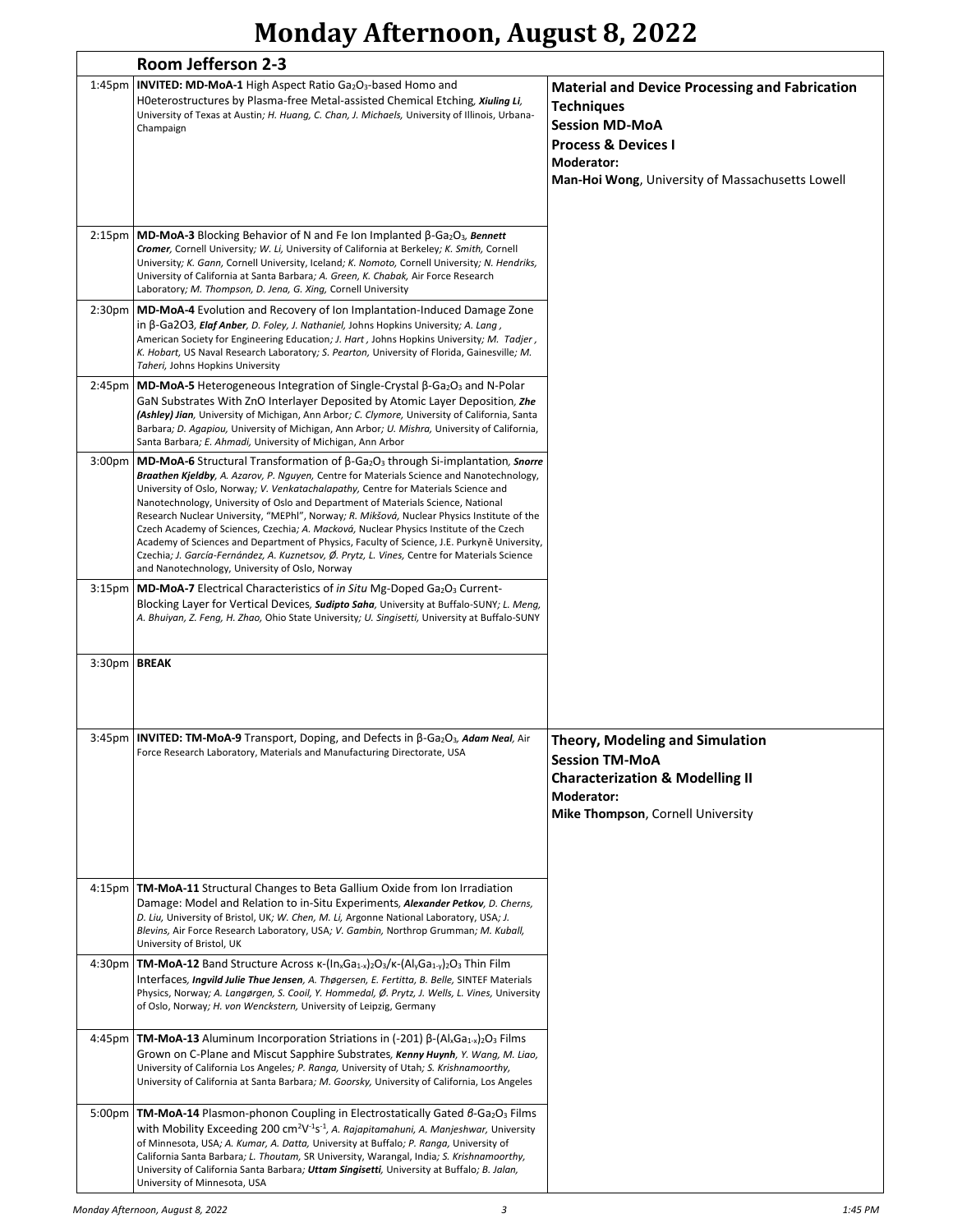## **Monday Evening, August 8, 2022**

#### **Advanced Characterization Techniques Room Jefferson 1 & Atrium - Session AC-MoP Advanced Characterization Techniques Poster Session 5:15pm – 7:15pm**

AC-MoP-1 Advanced Defect Characterization in b-Ga<sub>2</sub>O<sub>3</sub> Without the Arrhenius Plot*, Jian Li,* NCKU, Taiwan*; A. Neal, S. Mou,* Air Force Research Laboratory, Materials and Manufacturing Directorate, USA*; M. Wong,* University of Massachusetts Lowell

**AC-MoP-2** Infrared-Active Phonon Modes and Static Dielectric Constants of Orthorhombic LiGaO₂*, Teresa Gramer, M. Stokey, R. Korlacki, M. Schubert,* University of Nebraska - Lincoln

**AC-MoP-3** Spectroscopic Ellipsometry Optical Analysis of Zinc Gallate at Elevated Temperatures*, Emma Williams,* University of Nebraska-Lincoln, USA*; M. Hilfiker, U. Kilic, Y. Traouli, N. Koeppe, J. Rivera, A. Abakar, M. Stokey, R. Korlacki,*  University of Nebraska - Lincoln*; Z. Galazka,* Leibniz-Institut für Kristallzüchtung, Germany*; M. Schubert,* University of Nebraska - Lincoln

**AC-MoP-4** The Electron Spin Hamiltonian for Fe<sup>3+</sup> in Monoclinic β-Ga<sub>2</sub>O<sub>3</sub>, *Steffen Richter,* Lund University, Sweden*; S. Knight, P. Kühne,* Linköping University, Sweden*; M. Schubert,* University of Nebraska - Lincoln*; V. Darakchieva,* Lund University, Sweden

AC-MoP-5 Characterization of (010) β-Ga<sub>2</sub>O<sub>3</sub> to Support Fabrication, Wafer Size Scaleup, and Epi Development*, David Snyder,* Penn State Applied Research Laboratory

**AC-MoP-6** Photoluminescence Spectroscopy of Cr<sup>3+</sup> in β-Ga<sub>2</sub>O<sub>3</sub> and (Al0.1Ga0.9)2O3 *, Cassandra Remple, J. Jesenovec, B. Dutton, J. McCloy, M. McCluskey,*  Washington State University

**AC-MoP-7** Surface Relaxation and Rumpling of Sn Doped B-ga2o3(010)*, Nick Barrett,* CEA Saclay, France*; A. Pancotti,* Universidade Federal de Jataí, Brazil*; T. Back,*  AFRL*; W. Hamouda, M. Laccheb, C. Lubin, A. Boucly,* CEA Saclay, France*; P. Soukiassian,*  Université Paris-Saclay, France*; J. Boeckl, D. Dorsey, S. Mou, T. Asel,* AFRL*; G. Geneste,*  CEA, France

AC-MoP-8 Probing Vacancies and Hydrogen Related Defects in β-Ga<sub>2</sub>O<sub>3</sub> with Positrons and FTIR*, Corey Halverson, M. Weber, J. Jesenovec, B. Dutton, C. Remple, M. McCluskey, J. McCloy,* Washington State University

**AC-MoP-9** Evolution of Anisotropy and Order of Band-to-Band Transitions, Excitons, Phonons, Static and High Frequency Dielectric Constants Including Strain Dependencies in Alpha and Beta Phase (Al<sub>X</sub>Ga<sub>1-X</sub>)<sub>2</sub>O<sub>3</sub>, *Megan Stokey*, University of Nebraska-Lincoln*; R. Korlacki, M. Hilfiker, T. Gramer,* University of Nebraska - Lincoln*; J. Knudtson,* University of Nebraska-Lincoln*; S. Richter,* Lund University, Sweden*; S. Knight,* Linköping University, Sweden*; A. Mock,* Weber State University*; A. Mauze, Y. Zhang, J. Speck,* University of California Santa Barbara*; R. Jinno, Y. Cho, H. Xing, D. Jena,* Cornell University*; Y. Oshima,* National Institute for Materials Science, Japan*; E. Ahmadi,* University of Michigan*; V. Darakchieva,* Lund University, Sweden*; M. Schubert,*  University of Nebraska - Lincoln

**AC-MoP-10** Photoluminescence Mapping of Gallium Oxide and Aluminum Gallium Oxide Epitaxial Films*, Jacqueline Cooke, P. Ranga,* University of Utah*; J. Jesenovec, J. McCloy,* Washington State University*; S. Krishnamoorthy,* University of California at Santa Barbara*; M. Scarpulla, B. Sensale-Rodriguez,* University of Utah

**AC-MoP-11** Cathodoluminescence (CL) Evaluation of Silicon Implant Activation and Damage Annealing in Beta Ga2O3 EPI in Heavily Silicon Doped Contact Regions*, Stephen Tetlak,* Air Force Research Laboratory*; K. Gann, J. McCandless,* Cornell University*; K. Liddy,* Air Force Research Laboratory*; D. Jenna, M. Thompson,* Cornell University

**AC-MoP-12** Non-Destructive Characterization of Annealed Si-Implanted Thin Film β-Ga2O3*, Aine Connolly, K. Gann,* Cornell University*; S. Tetlak,* Air Force Research Laboratory*; V. Protasenko,* Cornell University*; M. Slocum, S. Mou,* Air Force Research Laboratory*; M. Thompson,* Cornell University

#### **Dielectric Interfaces Room Jefferson 1 & Atrium - Session DI-MoP Dielectric Interfaces Poster Session 5:15pm – 7:15pm**

**DI-MoP-1** Band Offsets of MOCVD Grown β-(Al0.21Ga0.79)2O3/β-Ga2O3 (010) Heterojunctions*, T. Morgan, J. Rudie, M. Zamani-Alavijeh, A. Kuchuk,* University of Arkansas*; N. Orishchin, F. Alema,* Agnitron Technology Incorporated*; A. Osinsky,*  Agnitron Technology Incorporated, United States Minor Outlying Islands (the)*; R. Sleezer,*  Minnesota State University at Mankato*; G. Salamo,* University of Arkansas, United States Minor Outlying Islands (the)*; Morgan Ware,* University of Arkansas

**DI-MoP-2** Optimization of MOCVD Grown In-situ Dielectrics for β-Ga<sub>2</sub>O<sub>3</sub>, *G*. *Wang,* University of Wisconsin - Madison*; F. Alema,* Agnitron Technology Inc.*; J. Chen,*  University of Wisconsin - Madison*; A. Osinsky,* Agnitron Technology Inc.*; C. Gupta,*  University of Wisconsin-Madison*; Shubhra Pasayat,* University of Wisconsin - Madison

#### **Electronic and Photonic Devices, Circuits and Applications Room Jefferson 1 & Atrium - Session EP-MoP Electronic and Photonic Devices, Circuits and Applications Poster Session – 5:15pm – 7:15pm**

**EP-MoP-1** Investigating Ohmic Contacts for High Temperature Operation of Ga2O<sup>3</sup> Devices*, William Callahan,* Colorado School of Mines*; S. Sohel,* National Renewable Energy Laboratory*; M. Sanders, R. O'Hayre,* Colorado School of Mines*; D. Ginley, A. Zakutayev,* National Renewable Energy Laboratory

**EP-MoP-2** Gate Effects of Channel and Sheet Resistance in β-Ga<sub>2</sub>O<sub>3</sub> Field-Effect Transistors using the TLM Method*, Ory Maimon,* Department of Electrical Engineering, George Mason University*; N. Moser,* Air Force Research Laboratory, Sensors Directorate*; K. Liddy, A. Green, K. Chabak,* Air Force Research Laboratory, Sensors Directorate, USA*; C. Richter, K. Cheung, S. Pookpanratana,* Nanoscale Device and Characterization Division, National Institute of Standards and Technology*; Q. Li,*  Department of Electrical Engineering, George Mason University

**EP-MoP-3** Lateral β-Ga<sub>2</sub>O<sub>3</sub> Schottky Barrier Diodes With Interdigitated Contacts*, Jeremiah Williams,* Air Force Research Laboratory, Sensors Directorate*; A. Arias-Purdue,* Teledyne*; K. Liddy, A. Green,* Air Force Research Laboratory, Sensors Directorate*; D. Dryden, N. Sepelak,* KBR*; K. Singh,* Air Force Research Laboratory, Sensors Directorate*; F. Alema, A. Osinsky,* Agnitron Technology*; A. Islam, N. Moser, K. Chabak,*  Air Force Research Laboratory, Sensors Directorate

**EP-MoP-4** Optimized Annealing for Activation of Implanted Si in β-Ga2O3*, Katie Gann, J. McCandless,* Cornell University*; T. Asel, S. Tetlak,* Air Force Research Laboratory*; D. Jena, M. Thompson,* Cornell University

#### **Electronic Transport and Breakdown Phenomena Room Jefferson 1 & Atrium - Session ET-MoP Electronic Transport and Breakdown Phenomena Poster Session**

#### **5:15pm**

**ET-MoP-2** Electric Field Mapping in β-Ga2O<sup>3</sup> by Photocurrent Spectroscopy*, Darpan Verma, M. Adnan, S. Dhara,* Ohio State University*; C. Sturm,* Universitat Leipzig, Germany*; S. Rajan, R. Myers,* Ohio State University

**ET-MoP-3** Activation of Si, Ge, and Sn Donors in High-Resistivity Halide Vapor Phase Epitaxial β-Ga2O3:N*, Joseph Spencer,* Naval Research Laboratory/ Virginia Tech CPES*; M. Tadjer, A. Jacobs, M. Mastro, J. Gallagher, J. Freitas, Jr,* Naval Research Laboratory*; T. Tu, A. Kuramata, K. Sasaki,* Novel Crystal, Japan*; Y. Zhang,* Virginia Tech (CPES)*; T. Anderson, K. Hobart,* Naval Research Laboratory

#### **Heterogeneous Material Integration Room Jefferson 1 & Atrium - Session HM-MoP Heterogeneous Material Integration Poster Session 5:15pm – 7:15pm**

**HM-MoP-1** Structural and Thermal Transport Analysis of Wafer Bonded β-Ga2O3 |4H-SiC*, Michael Liao, K. Huynh, Y. Wang,* UCLA*; Z. Cheng,* UIUC*; J. Shi,* GaTech*; F. Mu,* IMECAS, China*; T. You, W. Xu, X. Ou,* ShanghaiTech, China*; T. Suga,* Meisei University, Japan*; S. Graham,* GaTech*; M. Goorsky,* UCLA

**HM-MoP-2** Advances in Plasma-Enhanced Atomic Layer Deposited (PEALD) Ga2O<sup>3</sup> Films*, Virginia Wheeler, A. Lang, N. Nepal, E. Jin, D. Katzer, V. Gokhale, B. Downey, D. Meyer,* US Naval Research Laboratory

**HM-MoP-3** Grafted Si/Ga2O3 pn Diodes*, H. Jang, D. Kim,* University of Wisconsin - Madison*; J. Gong,* University of Wisconsin at Madison*; F. Alema, A. Osinsky,* Agnitron Technology Inc.*; K. Chabak,* Air Force Research Laboratory*; G. Jessen,* BAE Systems*; G. Vincent,* Northrup Grumann*; S. Pasayat, C. Gupta,* University of Wisconsin - Madison*; Zhenqiang Ma,* 1415 Engineering Drive

**HM-MoP-4** Two-Dimensional Gallium Oxide Realized via Confinement Heteroepitaxy*, Furkan Turker, C. Dong, M. Wetherington,* The Pennsylvania State University*; H. El-Sherif,* Harvard University*; S. Holoviak, Z. Trdinich,* The Pennsylvania State University*; G. Krishnan, C. Whittier,* McMaster University, Canada*; S. Sinnott,* The Pennsylvania State University*; N. Bassim,* McMaster University, Canada*; J. Robinson,* The Pennsylvania State University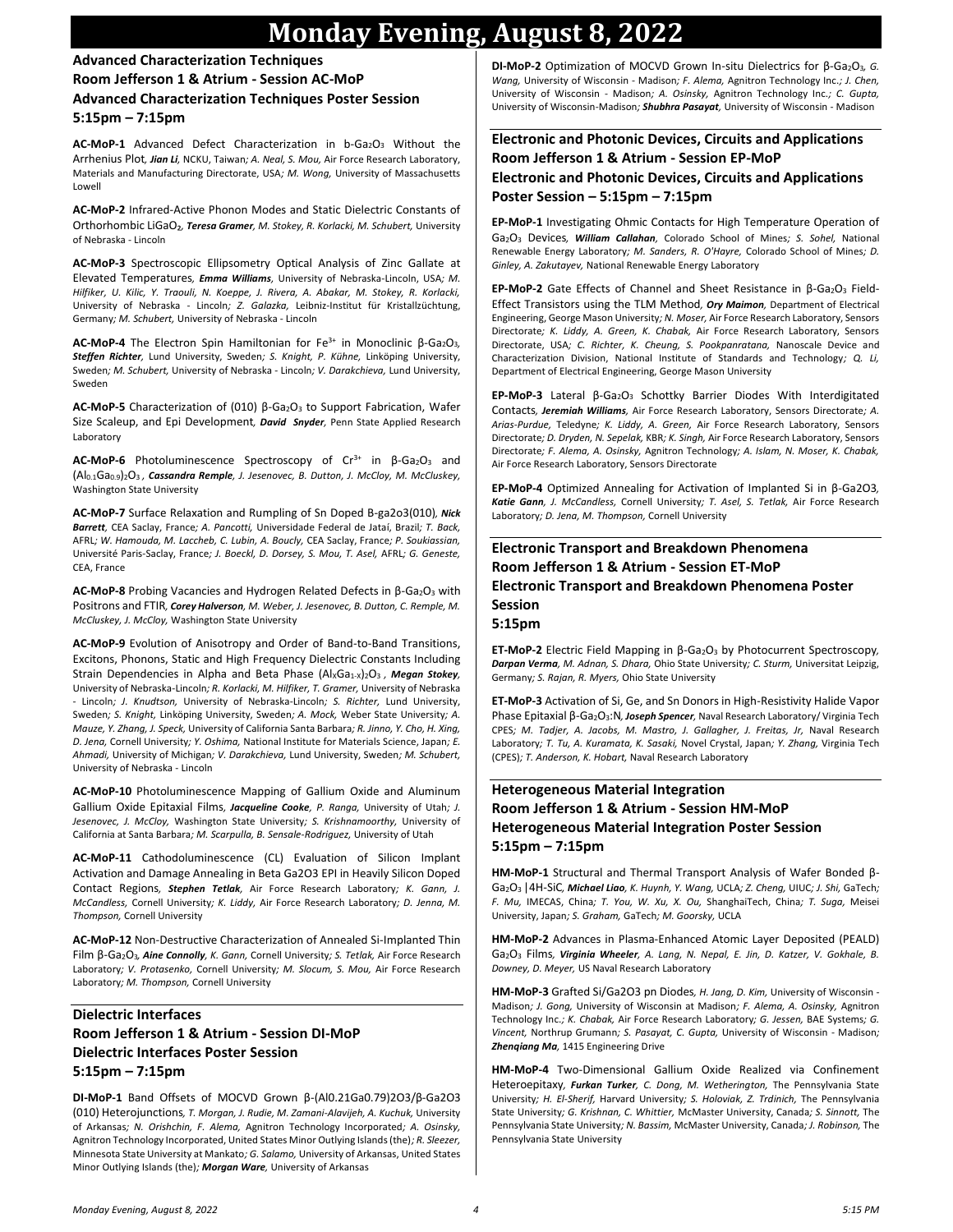# **Tuesday Morning, August 9, 2022**

|               | Room Jefferson 2-3                                                                                                                                                                                                                                                                                                                                                                                                                                                                                   |                                                                                                                                                                                      |  |
|---------------|------------------------------------------------------------------------------------------------------------------------------------------------------------------------------------------------------------------------------------------------------------------------------------------------------------------------------------------------------------------------------------------------------------------------------------------------------------------------------------------------------|--------------------------------------------------------------------------------------------------------------------------------------------------------------------------------------|--|
| 8:30am        | <b>Welcome and Sponsor Thank Yous</b>                                                                                                                                                                                                                                                                                                                                                                                                                                                                | <b>Plenary Session</b><br><b>Session PS1-TuM</b><br><b>Plenary Session I</b><br><b>Moderator:</b>                                                                                    |  |
| 8:45am        | <b>INVITED: PS1-TuM-2 Plenary Lecture: Gallium Oxide Electronics - Device</b><br>Engineering Toward Ultimate Material Limits, Siddharth Rajan, The Ohio State<br>University                                                                                                                                                                                                                                                                                                                          | Kelson Chabak, Air Force Research Laboratory                                                                                                                                         |  |
| 9:15am        | INVITED: TM-TuM-4 First-Principles Modeling of Ga2O3, Hartwin Peelaers,<br>University of Kansas                                                                                                                                                                                                                                                                                                                                                                                                      | <b>Theory, Modeling and Simulation</b><br><b>Session TM-TuM</b><br><b>Characterization &amp; Modelling III</b><br>Moderator:<br>Michael Scarpulla, University of Utah                |  |
| 9:45am        | <b>TM-TuM-6</b> Theory of Acceptor-Donor Complexes in Ga <sub>2</sub> O <sub>3</sub> , <i>I. Chatratin, F. Sabino</i> ,<br>University of Delaware; P. Reunchan, Kasetsart University, Thailand; Anderson Janotti,<br>University of Delaware                                                                                                                                                                                                                                                          |                                                                                                                                                                                      |  |
| 10:00am       | <b>TM-TuM-7</b> Donor Doping of Monoclinic and Corundum $(A \times Ca1 \times 2O3$ , <i>Darshana</i><br>Wickramaratne, US Naval Research Laboratory; J. Varley, Lawrence Livermore National<br>Laboratory; J. Lyons, US Naval Research Laboratory                                                                                                                                                                                                                                                    |                                                                                                                                                                                      |  |
|               | 10:15am   TM-TuM-8 The Co-Design, Fabrication, and Characterization of a Ga2O3-on-SiC<br>MOSFET, Yiwen Song, Pennsylvania State University; A. Bhattacharyya, University of<br>Utah; A. Karim, D. Shoemaker, Pennsylvania State University; H. Huang, Ohio State<br>University; C. McGray, Modern Microsystems, Inc.; J. Leach, Kyma Technologies, Inc.; J.<br>Hwang, Ohio State University; S. Krishnamoorthy, University of California at Santa Barbara;<br>S. Choi, Pennsylvania State University |                                                                                                                                                                                      |  |
| 10:30am BREAK |                                                                                                                                                                                                                                                                                                                                                                                                                                                                                                      |                                                                                                                                                                                      |  |
| 10:45am       | <b>INVITED: AC-TuM-10</b> Defects in Gallium Oxide – How We "See" and Understand<br>Them, Jinwoo Hwang, The Ohio State University                                                                                                                                                                                                                                                                                                                                                                    | <b>Advanced Characterization Techniques</b><br><b>Session AC-TuM</b><br><b>Advanced Characterization &amp; Microscopy</b><br>Moderator:<br>Ginger Wheeler, Naval Research Laboratory |  |
|               | 11:15am   AC-TuM-12 Atomic-Scale Investigation of Point and Extended Defects in Ion<br>Implanted $\beta$ -Ga <sub>2</sub> O <sub>3</sub> , Hsien-Lien Huang, C. Chae, The Ohio State University; A. Senckowski,<br>M. Wong, Penn State University; J. Hwang, The Ohio State University                                                                                                                                                                                                               |                                                                                                                                                                                      |  |
| 11:30am       | AC-TuM-13 Microscopic and Spectroscopic Analysis of (100), (-201) and (010)<br>(Al <sub>x</sub> Ga <sub>1</sub> <sub>x</sub> ) <sub>2</sub> O <sub>3</sub> Films Using Atom Probe Tomography, Jith Sarker, University at Buffalo-<br>SUNY; A. Bhuiyan, Z. Feng, L. Meng, H. Zhao, The Ohio State University; B. Mazumder,<br>University at Buffalo-SUNY                                                                                                                                              |                                                                                                                                                                                      |  |
| 11:45am       | <b>AC-TuM-14</b> Phase and Microstructure Evolution of $\kappa$ -Ga <sub>2</sub> O <sub>3</sub> Thin Films Grown by<br>MOCVD, Jingyu Tang, K. Jiang, Carnegie Mellon University, China; M. Cabral, A. Park,<br>Carnegie Mellon University; L. Gu, Carnegie Mellon University, China; R. Davis, L. Porter,<br>Carnegie Mellon University                                                                                                                                                              |                                                                                                                                                                                      |  |
| 12:00pm       | <b>AC-TuM-15</b> Investigation of Extended Defects in Ga2O3 Substrates and Epitaxial<br>Layers using X-ray Topography, Nadeemullah A. Mahadik, M. Tadjer, T. Anderson, K.<br>Hobart, Naval Research Laboratory, USA; K. Sasaki, A. Kuramata, Novel Crystal Technology,<br>Japan                                                                                                                                                                                                                      |                                                                                                                                                                                      |  |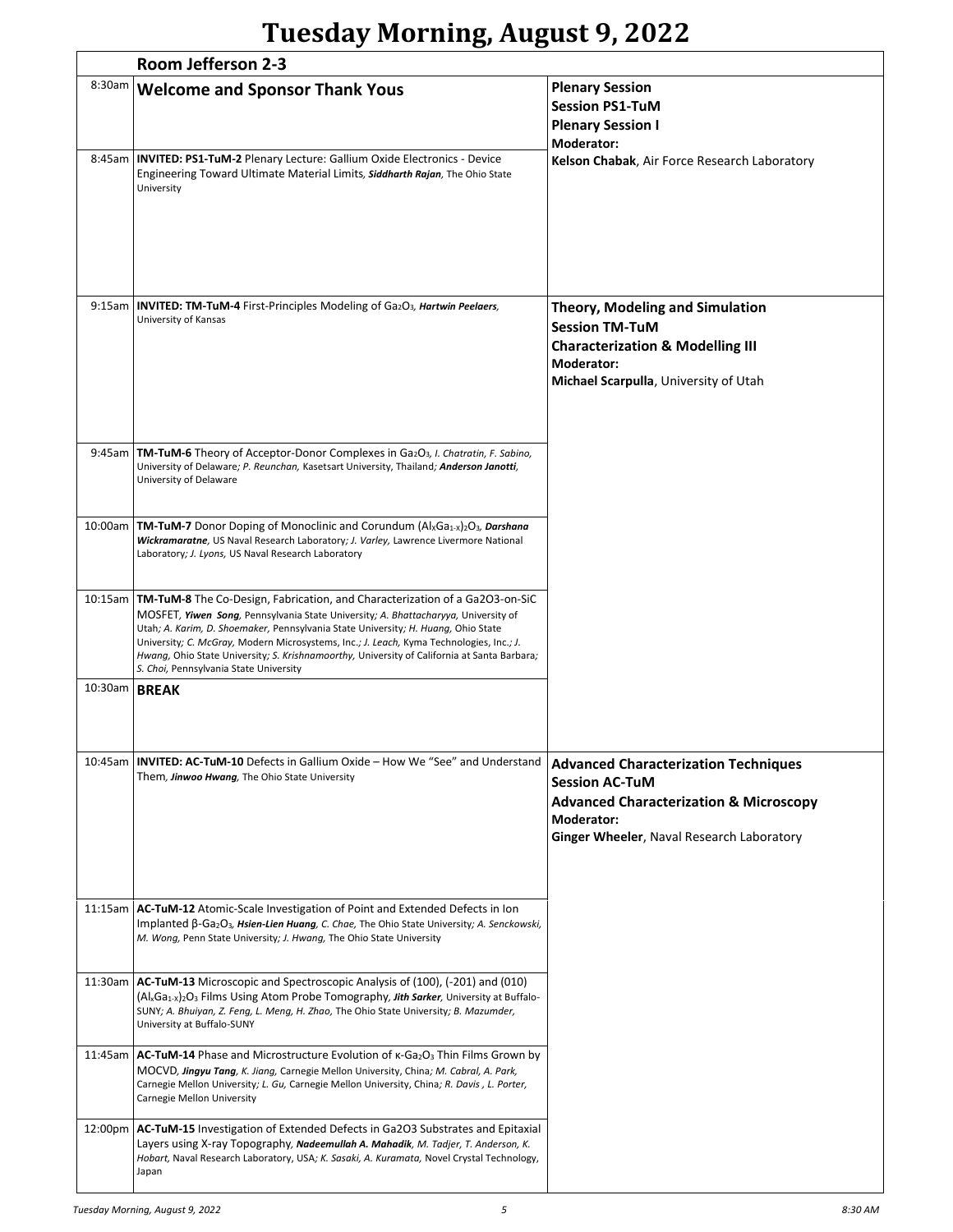## **Tuesday Afternoon, August 9, 2022**

|                    | Room Jefferson 2-3                                                                                                                                                                                                                                                                                                                                                                                                                                                                                                                                                                                |                                                                                                                                          |
|--------------------|---------------------------------------------------------------------------------------------------------------------------------------------------------------------------------------------------------------------------------------------------------------------------------------------------------------------------------------------------------------------------------------------------------------------------------------------------------------------------------------------------------------------------------------------------------------------------------------------------|------------------------------------------------------------------------------------------------------------------------------------------|
| 1:45 <sub>pm</sub> | INVITED: EG-TuA-1 Progress in Beta-Gallium Oxide Materials and Properties,<br>James Speck, University of California Santa Barbara                                                                                                                                                                                                                                                                                                                                                                                                                                                                 | <b>Epitaxial Growth</b><br><b>Session EG-TuA</b><br><b>Bulk &amp; Epitaxy II</b><br>Moderator:<br>Xiuling Li, University of Texas Austin |
|                    | 2:15pm   EG-TuA-3 (110) $\beta$ -Ga <sub>2</sub> O <sub>3</sub> Epitaxial Films Grown by Plasma-Assisted Molecular<br>Beam Epitaxy, Takeki Itoh, A. Mauze, Y. Zhang, J. Speck, University of California at Santa<br>Barbara                                                                                                                                                                                                                                                                                                                                                                       |                                                                                                                                          |
| 2:30 <sub>pm</sub> | <b>EG-TuA-4</b> Si-doped $\beta$ -Ga2O3 Films Grown at 1 $\mu$ m/hr by Suboxide MBE, Kathy<br>Azizie, P. Vogt, F. Hensling, D. Schlom, J. McCandless, H. Xing, D. Jena, Cornell University; D.<br>Dryden, A. Neal, S. Mou, T. Asel, A. Islam, A. Green, K. Chabak, Air Force Research<br>Laboratory                                                                                                                                                                                                                                                                                               |                                                                                                                                          |
| 2:45 <sub>pm</sub> | <b>INVITED: EG-TuA-5</b> MOCVD Growth of Ga <sub>2</sub> O <sub>3</sub> and $(A xGa_{1-x} _2O_3$ , Hongping Zhao,<br>The Ohio State University                                                                                                                                                                                                                                                                                                                                                                                                                                                    |                                                                                                                                          |
| 3:15 <sub>pm</sub> | <b>EG-TuA-7</b> MOVPE of (100) $\beta$ -Ga <sub>2</sub> O <sub>3</sub> for Vertical Power Devices - Challenges to<br>Epitaxial Growth Process, Andreas Popp, T. Chou, S. Bin Anooz, R. Grüneberg, V. Tran Thi<br>Thuy, J. Rehm, Z. Galazka, P. Seyidov, K. Irmscher, M. Albrecht, J. Schwarzkopf, LEIBNIZ-<br>INSTITUT FÜR KRISTALLZÜCHTUNG im Forschungsverbund Berlin e.V, Germany                                                                                                                                                                                                              |                                                                                                                                          |
|                    | 3:30pm BREAK                                                                                                                                                                                                                                                                                                                                                                                                                                                                                                                                                                                      |                                                                                                                                          |
| 3:45 <sub>pm</sub> | <b>DI-TuA-9</b> Dielectric Integration on (010) $\beta$ -Ga <sub>2</sub> O <sub>3</sub> : Al <sub>2</sub> O <sub>3</sub> , SiO <sub>2</sub> Interfaces and their<br>Thermal Stability, Ahmad Islam, Air Force Research Laboratory; A. Miesle, University of<br>Dayton; M. Dietz, Wright State University; K. Leedy, S. Ganguli, Air Force Research<br>Laboratory; G. Subramanyam, University of Dayton; W. Wang, Wright State University; N.<br>Sepelak, D. Dryden, KBR, Inc.; T. Asel, A. Neal, S. Mou, S. Tetlak, K. Liddy, A. Green, K.<br>Chabak, Air Force Research Laboratory               | <b>Dielectric Interfaces</b><br><b>Session DI-TuA</b><br><b>Processes &amp; Devices II</b><br>Moderator:                                 |
| 4:00 <sub>pm</sub> | <b>DI-TuA-10</b> Deep Etch Field-Terminated $\beta$ -Ga <sub>2</sub> O <sub>3</sub> Schottky Barrier Diodes With 4.2<br>MV/cm Parallel Plate Field Strength, Sushovan Dhara, N. Kalarickala, A. Dheenan, C.<br>Joishi, S. Rajan, The Ohio State University                                                                                                                                                                                                                                                                                                                                        | Kornelius Tetzner, Ferdinand-Braun-Institut, Leibniz-<br>Institut für Höchstfrequenztechnik (FBH), Germany                               |
|                    | 4:15pm DI-TuA-11 Demonstration of Low Thermal Resistance in Ga <sub>2</sub> O <sub>3</sub> Schottky Diodes<br>by Junction-Side-Cooled Packaging, Boyan Wang, M. Xiao, J. Knoll, Y. Qin, Virginia<br>Polytechnic Institute and State University; J. Spencer, U.S. Naval Research Laboratory; M.<br>Tadjer, U.S. Naval Research Laboratory; C. Buttay, Univ Lyon, CNRS, INSA Lyon, Université<br>Claude Bernard Lyon 1, Ecole Centrale de Lyon, Ampère, France; K. Sasaki, Novel Crystal<br>Technology, Japan; G. Lu, C. DiMarino, Y. Zhang, Virginia Polytechnic Institute and State<br>University |                                                                                                                                          |
| 4:30pm             | <b>DI-TuA-12</b> High Temperature In-situ MOCVD-grown Al <sub>2</sub> O <sub>3</sub> Dielectric on (010) $\beta$ -<br>Ga <sub>2</sub> O <sub>3</sub> with 10 MV/cm Breakdown Field, Saurav Roy, University of California Santa<br>Barbara; A. Bhattacharyya, University of Utah; C. Peterson, S. Krishnamoorthy, University<br>of California Santa Barbara                                                                                                                                                                                                                                        |                                                                                                                                          |
| 4:45pm             | <b>DI-TuA-13</b> Metal Oxide (PtOX) Schottky Contact with High-k Dielectric Field<br>Plate for Improved Field Management in Vertical $\beta$ -Ga2O3 Devices, <i>Esmat</i><br>Farzana, University of California Santa Barbara; A. Bhattacharyya, The University of Utah; T.<br>Itoh, S. Krishnamoorthy, J. Speck, University of California Santa Barbara                                                                                                                                                                                                                                           |                                                                                                                                          |
| 5:00 <sub>pm</sub> | <b>DI-TuA-14</b> Field Plated $\beta$ -Ga <sub>2</sub> O <sub>3</sub> Mis Diodes with High- $\kappa$ Tio <sub>2</sub> Interlayer for<br>Increased Breakdown and Reduced Leakage Current, Nolan Hendricks, Air Force<br>Research Laboratory; UC Santa Barbara; A. Green, A. Islam, K. Leedy, K. liddy, J. Williams, Air<br>Force Research Lab; E. Farzana, J. Speck, UC Santa Barbara; K. Chabak, Air Force Research<br>Lab                                                                                                                                                                        |                                                                                                                                          |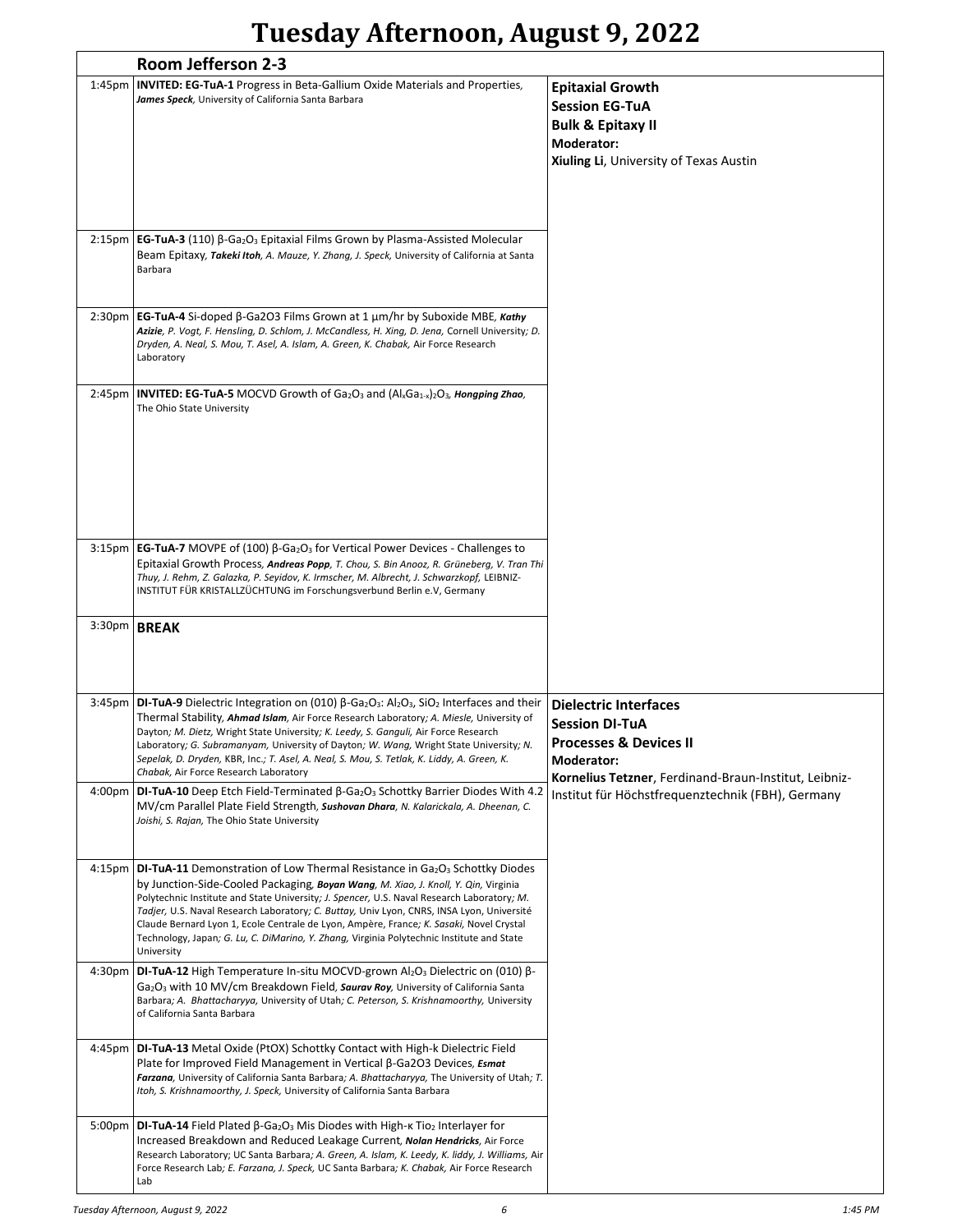## **Tuesday Evening, August 9, 2022**

#### **Epitaxial Growth Room Jefferson 1 & Atrium - Session EG-TuP Epitaxial Growth Poster Session 5:15pm – 7:15pm**

**EG-TuP-1** α-phase Gallium Oxide Thin Films Stabilized on a-, r- and m-plane Sapphire Substrates via Reactive Magnetron Sputtering and Pulsed Laser Deposition*, Edgars Butanovs,* Institute of Solid State Physics University of Latvia

**EG-TuP-2** Epitaxial Growth of (AlxGa<sub>1-X</sub>)<sub>2</sub>O<sub>3</sub> by Suboxide MBE, Jacob Steele, K. *Azizie, J. McCandless,* Cornell University*; T. Asel,* Air Force Research Lab*; H. Xing, D. Jena, D. Schlom,* Cornell University

**EG-TuP-3** LPCVD Grown n-Ga<sub>2</sub>O<sub>3</sub> on p-GaN and Demonstration of p-n Heterojunction Behavior*, Arnab Mondal, A. Nandi, M. Yadav,* Indian Institute of Technology Mandi, India*; A. Bag,* Indian Institute of Technology Guwahati, India

**EG-TuP-5** Free Carrier Control in Homoepitaxial β-Ga2O<sup>3</sup> Thin Films by Tin Impurity Doping*, Neeraj Nepal, B. Downey, V. Wheeler, D. Katzer, E. Jin, M. Hardy, V. Gokhale, T. Growden,* US Naval Research Laboratory*; K. Chabak,* Air Force Research Laboratory*; D. Meyer,* US Naval Research Laboratory

**EG-TuP-6** MBE Growth of Doped and Insulating Homoepitaxial β-Ga2O3*, Jon McCandless, V. Protasenko, B. Morell,* Cornell University*; E. Steinbrunner, A. Neal,* Air Force Research Laboratory, Materials and Manufacturing Directorate, USA*; Y. Cho, N. Tanen, H. Xing, D. Jena,* Cornell University

**EG-TuP-7** High Conductivity Homoepitaxial β-Ga<sub>2</sub>O<sub>3</sub> Regrowth Layers by Pulsed Laser Deposition*, Hyung Min Jeon,* KBR*; K. Leedy,* Air Force Research Laboratory

**EG-TuP-8** Low-Temperature Epitaxial Growth and in Situ Atomic Layer Doping of β-Ga2O<sup>3</sup> Films via Plasma-Enhanced ALD*, Saidjafarzoda Ilhom, A. Mohammad, J. Grasso, B. Willis,* University of Connecticut*; A. Okyay,* Stanford University*; N. Biyikli,*  University of Connecticut

**EG-TuP-9** Highly conductive β-Ga2O<sup>3</sup> and (AlxGa1-x)2O<sup>3</sup> epitaxial films by MOCVD*, Fikadu Alema,* Agnitron Technology*; T. Itoh, J. Speck,* Materials Department, University of California, Santa Barbara*; A. Osinsky,* Agnitron Technology

**EG-TuP-10** Investigation of Structural and Optical Properties of Rhombohedral Ga2O<sup>3</sup> Deposited by Mist-CVD*, Usman Ul Muazzam, P. S Chavan, R. Muralidharan, S. Raghavan, D. N Nath,* Centre for Nano Science and Engineering, Indian Institute of Science, India

### **Material and Device Processing and Fabrication Techniques Room Jefferson 1 & Atrium - Session MD-TuP**

#### **Material and Device Processing and Fabrication Techniques Poster Session – 5:00pm – 7:00pm**

**MD-TuP-1** Record Low Specific Resistance Ohmic Contacts to Highly Doped MOVPE-Grown β-Ga2O<sup>3</sup> and β-(AlXGa1-X)2O<sup>3</sup> Epitaxial Films*, Carl Peterson,*  University of California Santa Barbara*; F. Alema,* Agnitron Technology*; S. Roy,* University of California Santa Barbara*; A. Bhattacharyya,* University of Utah*; A. Osinsky,* Agnitron Technology*; S. Krishnamoorthy,* University of California Santa Barbara

**MD-TuP-3** MOCVD β-Ga2O<sup>3</sup> Gate-recessed MESFET*, Hannah Masten, J. Lundh, J. Spencer,* US Naval Research Laboratory*; F. Alema, A. Osinsky,* Agnitron Technology*; A. Jacobs, K. Hobart, M. Tadjer,* US Naval Research Laboratory

**MD-TuP-4** Subsurface Damage Analysis of Chemical Mechanical Polished (010) β-Ga2O<sup>3</sup> Substrates*, Michael Liao, K. Huynh, L. Matto, D. Luccioni, M. Goorsky,*  UCLA

**MD-TuP-5** Diffusion of Zn in β-Ga2O3*, Ylva Knausgård Hommedal, Y. Frodason, L. Vines, K. Johansen,* Centre for Materials Science and Nanotechnology/Dep. of Physics, University of Oslo, Norway

**MD-TuP-6** Initial Nucleation of Metastable γ-Ga<sub>2</sub>O<sub>3</sub> During sub-Millisecond Thermal Anneals of Amorphous Ga2O3 *, Katie Gann, C. Chang, M. Chang, D. Sutherland, A. Connolly, D. Muller, R. van Dover, M. Thompson,* Cornell University

**MD-TuP-7** Heavily Doped β-Ga2O<sup>3</sup> Deposited by Magnetron Sputtering*, Adetayo Adedeji,* Elizabeth City State University*; J. Lawson, C. Ebbing,* University of Dayton Research Institute*; J. Merrett,* Air Force Research Laboratory

**MD-TuP-8** Point Defect Distributions in Ultrafast Laser Induced Periodic Surface Structures on β-Ga2O3*, D. Ramdin, E. DeAngelis, M. Noor, M. Haseman, E. Chowdhury, Leonard Brillson,* Ohio State University

#### **Theory, Modeling and Simulation**

**Room Jefferson 1 & Atrium - Session TM-TuP Theory, Modeling and Simulation Poster Session 5:00pm - 7:00pm**

**TM-TuP-1** Simulation Study of Single Event Effects in Ga<sub>2</sub>O<sub>3</sub> Schottky Diodes, *Animesh Datta, U. Singisetti,* University at Buffalo

**TM-TuP-2** Anisotropic Photoresponsivity and Deviation from Beer-Lambert Law in Beta Gallium Oxide*, Md Mohsinur Rahman Adnan, D. Verma, S. Dhara,* The Ohio State University*; C. Sturm,* Universitat Leipzig, Germany*; S. Rajan, R. Myers,* The Ohio State University

**TM-TuP-4** Self-Trapped Holes and Polaronic Acceptors in Ultrawide Bandgap Oxides*, John Lyons,* US Naval Research Laboratory

**TM-TuP-5** Modeling for a High-Temperature Ultra-Wide Bandgap Gallium Oxide Power Module*, Benjamin Albano,* Virginia Tech Center for Power Electronics Systems*; B. Wang, C. DiMarino, Y. Zhang,* Virginia Tech Center for Power Electronics

TM-TuP-6 Atomic Surface Structure of Sn doped β-Ga<sub>2</sub>O<sub>3</sub>(010) Studied by Low-energy Electron Diffraction*, Alexandre Pancotti,* Universidade Federal de Jataí, Brazil*; J. T. Sadowski,* Center for Functional Nanomaterials, Brookhaven National Laboratory*; A. Sandre Kilian,* Universidade Federal de Jataí, Brazil*; D. Duarte dos Reis,*  Universidade Federal do Mato Grosso do Sul, Brazil*; C. Lubin,* SPEC, CEA, CNRS, Université Paris-Saclay, CEA Saclay , France*; A. Boucly,* SPEC, CEA, CNRS, Université Paris-Saclay, France*; P. Soukiassian,* SPEC, CEA, CNRS, Université Paris-Saclay, CEA Saclay, France*; J. Boeckl, D. Dorsey ,* Air Force Research Laboratory*; M. Shin, T. ASEL,* Air Force Research Lab*; J. Brown, N. Barrett ,* SPEC, CEA, CNRS, Université Paris-Saclay, CEA Saclay , France*; T. Back,* SPEC, CEA, CNRS, Université Paris-Saclay, CEA Saclay

**TM-TuP-7** Determination of Gallium Vacancy and Aluminum Diffusion Constants in b-(Al,Ga)2O<sup>3</sup> / Ga2O<sup>3</sup> Superlattices*, Haobo Yang Yang,* University of Utah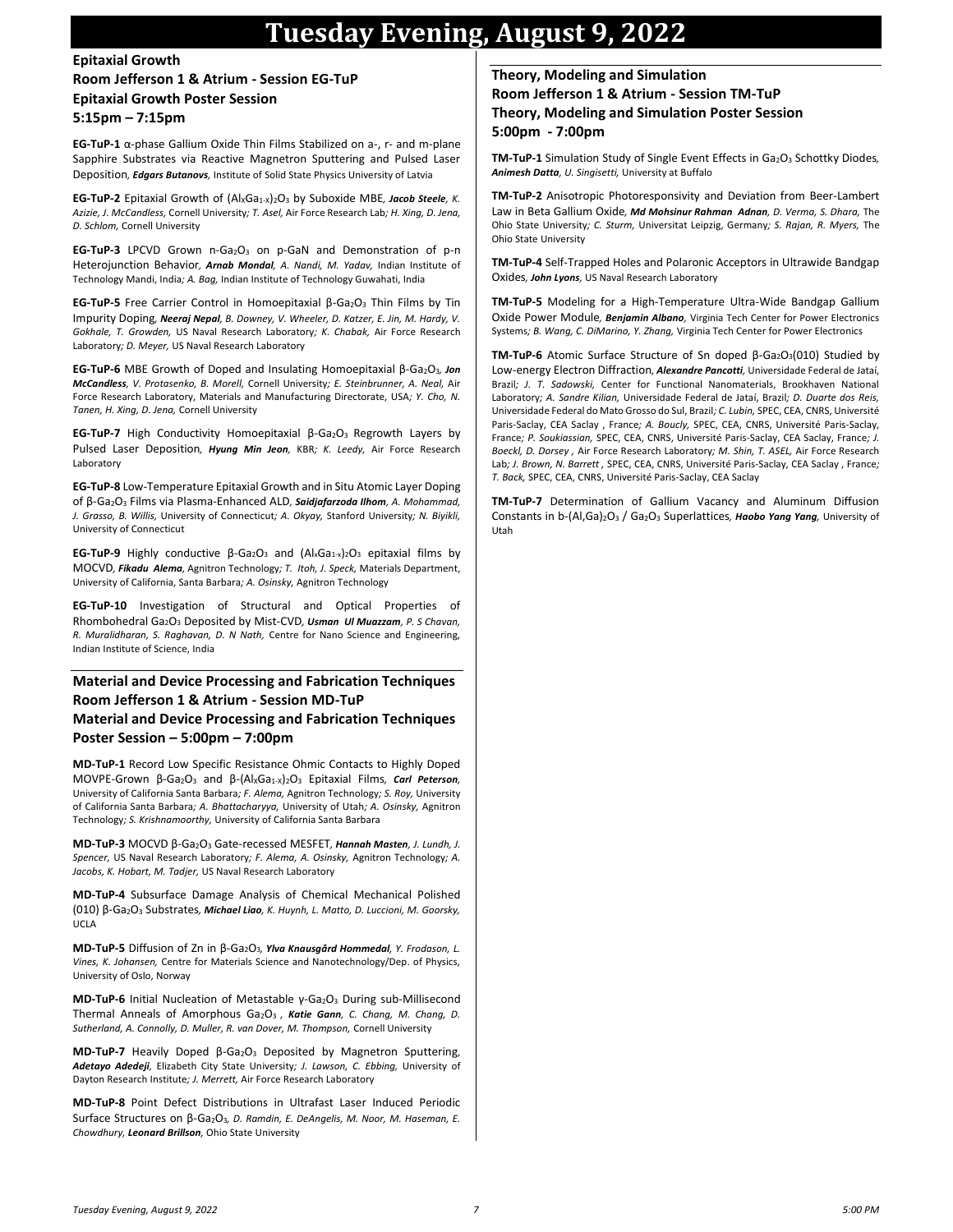# **Wednesday Morning, August 10, 2022**

|                        | Room Jefferson 2-3                                                                                                                                                                                                                                                                                                                                                                                                                                                                                                                                                                                                                                                                                                                                                                                                                                                                                                                                                                                                                                      |                                                                                                                                             |  |
|------------------------|---------------------------------------------------------------------------------------------------------------------------------------------------------------------------------------------------------------------------------------------------------------------------------------------------------------------------------------------------------------------------------------------------------------------------------------------------------------------------------------------------------------------------------------------------------------------------------------------------------------------------------------------------------------------------------------------------------------------------------------------------------------------------------------------------------------------------------------------------------------------------------------------------------------------------------------------------------------------------------------------------------------------------------------------------------|---------------------------------------------------------------------------------------------------------------------------------------------|--|
| 8:30am                 | <b>Welcome and Sponsor Thank Yous</b><br>8:45am   INVITED: PS2-WeM-2 Plenary Lecture: Fundamental Limits of Ga2O3 Power<br>Devices and How to Get There, Huili Grace Xing, Cornell University                                                                                                                                                                                                                                                                                                                                                                                                                                                                                                                                                                                                                                                                                                                                                                                                                                                           | <b>Plenary Session</b><br><b>Session PS2-WeM</b><br><b>Plenary Session II</b><br>Moderator:<br>Kelson Chabak, Air Force Research Laboratory |  |
|                        | 9:15am   EP-WeM-4 Remarkable Improvement of Conductivity in B-Ga <sub>2</sub> O <sub>3</sub> by High-<br>Temperature Si Ion Implantation, Arka Sardar, T. Isaacs-Smith, S. Dhar, Auburn<br>University; J. Lawson, N. Merrett, Air Force Research Laboratory, USA                                                                                                                                                                                                                                                                                                                                                                                                                                                                                                                                                                                                                                                                                                                                                                                        | <b>Electronic and Photonic Devices, Circuits and</b><br><b>Applications</b><br><b>Session EP-WeM</b><br><b>Process &amp; Devices III</b>    |  |
|                        | 9:30am <b>INVITED: EP-WeM-5</b> Towards Lateral and Vertical Ga <sub>2</sub> O <sub>3</sub> Transistors for High<br>Voltage Power Switching, Kornelius Tetzner, J. Würfl, E. Bahat-Treidel, O. Hilt,<br>Ferdinand-Braun-Institut, Leibniz-Institut für Höchstfrequenztechnik (FBH), Germany; Z.<br>Galazka, S. Bin Anooz, A. Popp, Leibniz-Institut für Kristallzüchtung (IKZ), Germany                                                                                                                                                                                                                                                                                                                                                                                                                                                                                                                                                                                                                                                                 | Moderator:<br>Uttam Singisetti, University of Buffalo, SUNY                                                                                 |  |
|                        | 10:00am   EP-WeM-7 Comparison of $\beta$ -Ga <sub>2</sub> O <sub>3</sub> Mosfets With TiW and NiAu Metal Gates for<br>High-Temperature Operation, <b>Nicholas Sepelak</b> , KBR, Wright State University; D.<br>Dryden, KBR; R. Kahler, University of Texas at Dallas; J. William, Air Force Research Lab,<br>Sensors Directorate; T. Asel, Air Force Research Laboratory, Materials and Manufacturing<br>Directorate; H. Lee, University of Illinois at Urbana-Champaign; K. Gann, Cornell University;<br>A. Popp, Leibniz-Institut für Kristallzüchtung, Germany; K. Liddy, Air Force Research Lab,<br>Sensors Directorate; K. Leedy, Air Force Research Laboratory, Sensors Directorate; W.<br>Wang, Wright State University; W. Zhu, University of Illinois at Urbana-Champaign; M.<br>Thompson, Cornell University; S. Mou, Air Force Research Laboratory, Materials and<br>Manufacturing Directorate, USA; K. Chabak, A. Green, Air Force Research Laboratory,<br>Sensors Directorate; A. Islam, Air Force Research Laboratory, Sensors Directory |                                                                                                                                             |  |
|                        | 10:15am   <b>EP-WeM-8</b> High Electron Mobility Si-doped β-Ga <sub>2</sub> O <sub>3</sub> MESFETs, <i>Arkka</i><br>Bhattacharyya, University of Utah; S. Roy, University of California at Santa Barbara; P.<br>Ranga, University of Utah; S. Krishnamoorthy, University of California at Santa Barbara                                                                                                                                                                                                                                                                                                                                                                                                                                                                                                                                                                                                                                                                                                                                                 |                                                                                                                                             |  |
| 10:30am   <b>BREAK</b> |                                                                                                                                                                                                                                                                                                                                                                                                                                                                                                                                                                                                                                                                                                                                                                                                                                                                                                                                                                                                                                                         |                                                                                                                                             |  |
|                        | 10:45am   EP2-WeM-10 6-Ga <sub>2</sub> O <sub>3</sub> Lateral FinFETs Formed by Atomic Ga Flux Etching, Ashok<br>Dheenan, N. Kalarickal, Z. Feng, L. Meng, The Ohio State University; A. Fiedler, IKZ Berlin,<br>Germany; C. Joishi, A. Price, J. McGlone, S. Dhara, S. Ringel, H. Zhao, S. Rajan, The Ohio<br><b>State University</b>                                                                                                                                                                                                                                                                                                                                                                                                                                                                                                                                                                                                                                                                                                                  | <b>Electronic and Photonic Devices, Circuits and</b><br><b>Applications</b><br><b>Session EP2-WeM</b><br><b>Process and Devices IV</b>      |  |
|                        | 11:00am   EP2-WeM-11 Insights Into the Behaviour of Leakage Current in Lateral Ga <sub>2</sub> O <sub>3</sub><br>Transistors on Semi-Insulating Substrates, Zequan Chen, A. Mishra, M. Smith, T.<br>Moule, University of Bristol, UK; M. Uren, University of Brsitol, UK; S. Kumar, M.<br>Higashiwaki, National Institute of Information and Communications Technology, Japan; M.<br>Kuball, University of Bristol, UK                                                                                                                                                                                                                                                                                                                                                                                                                                                                                                                                                                                                                                  | Moderator:<br><b>Christina DiMarino, Virginia Tech</b>                                                                                      |  |
|                        | 11:15am   EP2-WeM-12 Device Figure of Merit Performance of Scaled Gamma-Gate $\beta$ -<br>Ga <sub>2</sub> O <sub>3</sub> MOSFETs, Kyle Liddy, A. Islam, J. Williams, D. Walker, N. Moser, D. Dryden, N.<br>Sepelak, K. Chabak, A. Green, AFRL                                                                                                                                                                                                                                                                                                                                                                                                                                                                                                                                                                                                                                                                                                                                                                                                           |                                                                                                                                             |  |
|                        | 11:30am   EP2-WeM-13 Electromigration of Native Point Defects and Breakdown in $Ga2O3$<br>Vertical Devices, M. Haseman, D. Ramdin, Ohio State University; W. Li, K. Nomoto, D.<br>Jena, G. Xing, Cornell University; Leonard Brillson, Ohio State University                                                                                                                                                                                                                                                                                                                                                                                                                                                                                                                                                                                                                                                                                                                                                                                            |                                                                                                                                             |  |
| 11:45am                | <b>Closing Remarks, Sponsor Thank Yous, &amp; Collection</b><br>of e-Surveys                                                                                                                                                                                                                                                                                                                                                                                                                                                                                                                                                                                                                                                                                                                                                                                                                                                                                                                                                                            |                                                                                                                                             |  |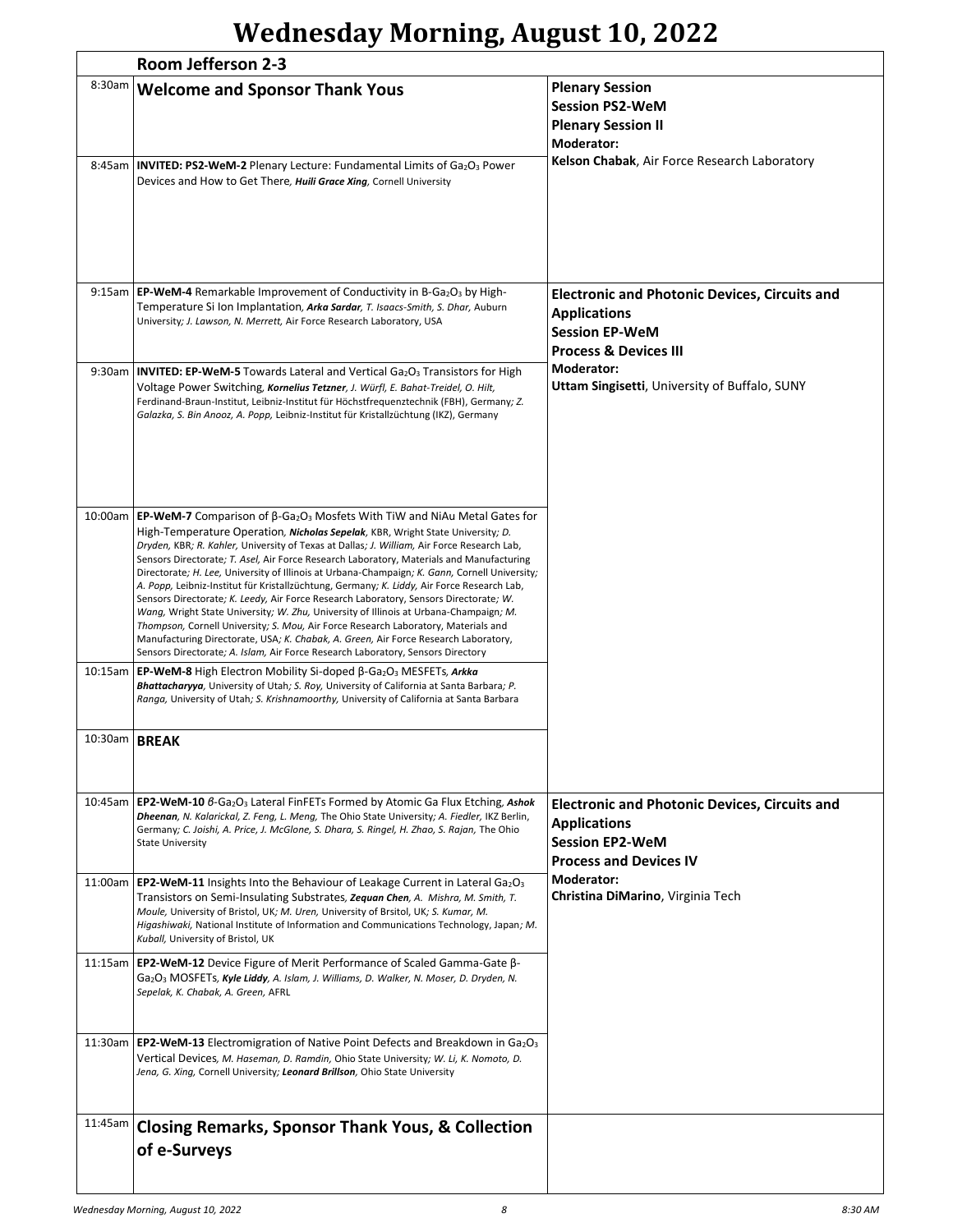#### **Author Index**

#### **Bold page numbers indicate presenter**

**— A —** Abakar, A.: AC-MoP-3, 4 Abrikosov, I.: AC-MoM-8, 2 Adedeji, A.: MD-TuP-7, **8** Adnan, M.: ET-MoP-2, 4; TM-TuP-2, **8** Agapiou, D.: MD-MoA-5, 3 Ahmadi, E.: AC-MoP-9, 4; MD-MoA-5, 3 Albano, B.: TM-TuP-5, **8** Albrecht, M.: EG-TuA-7, 7 Alema, F.: BG-MoM-15, 2; DI-MoP-1, 4; DI-MoP-2, 4; EG-TuP-9, **8**; EP-MoP-3, 4; HM-MoP-3, 4; MD-TuP-1, 8; MD-TuP-3, 8 Anber, E.: MD-MoA-4, **3** Anderson, T.: AC-TuM-15, 6; ET-MoP-3, 4 Arehart, A.: AC-MoM-5, 2 Arias-Purdue, A.: EP-MoP-3, 4 Asel, T.: AC-MoP-7, 4; BG-MoM-14, **2**; DI-TuA-9, 7; EG-TuA-4, 7; EG-TuP-2, 8; EP-MoP-4, 4; EP-WeM-7, 9 ASEL, T.: TM-TuP-6, 8 Azarov, A.: MD-MoA-6, 3 Azizie, K.: EG-TuA-4, **7**; EG-TuP-2, 8

**— B —**

Back, T.: AC-MoP-7, 4; TM-TuP-6, 8 Bag, A.: EG-TuP-3, 8 Bahat-Treidel, E.: EP-WeM-5, 9 Barrett , N.: TM-TuP-6, 8 Barrett, N.: AC-MoP-7, **4** Bassim, N.: HM-MoP-4, 5 Belle, B.: TM-MoA-12, 3 Bhattacharyya, A.: DI-TuA-12, 7 Bhattacharyya, A.: AC-MoM-7, 2; TM-TuM-8, 6 Bhattacharyya, A.: DI-TuA-13, 7 Bhattacharyya, A.: MD-TuP-1, 8 Bhattacharyya, A.: EP-WeM-8, **9** Bhuiyan, A.: AC-TuM-13, 6; MD-MoA-7, 3 Bin Anooz, S.: EG-TuA-7, 7; EP-WeM-5, 9 Biyikli, N.: EG-TuP-8, 8 Blevins, J.: BG-MoM-10, 2; TM-MoA-11, 3 Boeckl, J.: AC-MoP-7, 4; TM-TuP-6, 8 Boucly, A.: AC-MoP-7, 4; TM-TuP-6, 8 Brady, A.: BG-MoM-10, 2 Brillson, L.: EP2-WeM-13, **9**; MD-TuP-8, **8** Brown, J.: TM-TuP-6, 8 Bulancea-Lindvall, O.: AC-MoM-8, 2 Butanovs, E.: EG-TuP-1, **8** Buttay, C.: DI-TuA-11, 7

Cabral, M.: AC-TuM-14, 6 Callahan, W.: EP-MoP-1, **4** Chabak, K.: DI-TuA-14, 7; DI-TuA-9, 7; EG-TuA-4, 7; EG-TuP-5, 8; EP2-WeM-12, 9; EP-MoP-2, 4; EP-MoP-3, 4; EP-WeM-7, 9; HM-MoP-3, 4; MD-MoA-3, 3 Chae, C.: AC-TuM-12, 6 Chan, C.: MD-MoA-1, 3

**— C —**

Chang, C.: MD-TuP-6, 8 Chang, M.: MD-TuP-6, 8 Chatratin, I.: TM-TuM-6, 6 Chen, J.: DI-MoP-2, 4 Chen, W.: TM-MoA-11, 3 Chen, Z.: EP2-WeM-11, **9** Cheng, Z.: HM-MoP-1, 4 Cherns, D.: TM-MoA-11, 3 Cheung, K.: EP-MoP-2, 4 Cho, Y.: AC-MoP-9, 4; EG-TuP-6, 8 Choi, S.: TM-TuM-8, 6 Choi, T.: ET-MoP-1, **4** Chou, T.: EG-TuA-7, 7 Chowdhury, E.: MD-TuP-8, 8 Clymore, C.: MD-MoA-5, 3 Connolly, A.: AC-MoP-12, **4**; MD-TuP-6, 8 Cooil, S.: TM-MoA-12, 3 Cooke, J.: AC-MoP-10, **4** Cornuelle, E.: AC-MoM-5, 2 Cromer, B.: MD-MoA-3, **3**

### **— D —**

Darakchieva, V.: AC-MoM-8, 2; AC-MoP-4, 4; AC-MoP-9, 4; TM-TuP-3, 8 Datta, A.: TM-MoA-14, 3; TM-TuP-1, **8** Davis , R.: AC-TuM-14, 6 DeAngelis, E.: MD-TuP-8, 8 Dhar, S.: EP-WeM-4, 9 Dhara, S.: DI-TuA-10, **7**; EP2-WeM-10, 9; ET-MoP-2, 4; TM-TuP-2, 8 Dheenan, A.: DI-TuA-10, 7; EP2-WeM-10, **9** Dietz, M.: DI-TuA-9, 7 DiMarino, C.: DI-TuA-11, 7; TM-TuP-5, 8 Dong, C.: HM-MoP-4, 5 Dorsey , D.: TM-TuP-6, 8 Dorsey, D.: AC-MoP-7, 4 Downey, B.: EG-TuP-5, 8; HM-MoP-2, 4 Downing, B.: BG-MoM-12, 2 Dryden, D.: DI-TuA-9, 7; EG-TuA-4, 7; EP2-WeM-12, 9; EP-MoP-3, 4; EP-WeM-7, 9 Duarte dos Reis, D.: TM-TuP-6, 8 Dutton, B.: AC-MoP-6, 4; AC-MoP-8, 4; BG-MoM-12, **2**

### **— E —**

**— F —**

Ebbing, C.: MD-TuP-7, 8 Eisner, B.: AC-MoM-7, 2 El-Sherif, H.: HM-MoP-4, 5

Farzana, E.: DI-TuA-13, **7**; DI-TuA-14, 7 Feng, Z.: AC-TuM-13, 6; EP2-WeM-10, 9; MD-MoA-7, 3 Fertitta, E.: TM-MoA-12, 3 Fiedler, A.: EP2-WeM-10, 9 Foley, D.: MD-MoA-4, 3 Foundos, G.: BG-MoM-10, 2 Freitas, Jr, J.: ET-MoP-3, 4 Frodason, Y.: MD-TuP-5, 8

### **— G —**

Galazka, Z.: AC-MoM-8, 2; AC-MoP-3, 4; EG-TuA-7, 7; EP-WeM-5, 9 Gallagher, J.: ET-MoP-3, 4 Gambin, V.: BG-MoM-10, 2; TM-MoA-11, 3 Ganguli, S.: DI-TuA-9, 7 Gann, K.: AC-MoP-11, 4; AC-MoP-12, 4; EP-MoP-4, **4**; EP-WeM-7, 9; MD-MoA-3, 3; MD-TuP-6, **8** García-Fernández, J.: MD-MoA-6, 3 Geneste, G.: AC-MoP-7, 4 Ghadi, H.: AC-MoM-5, 2 Ginley, D.: EP-MoP-1, 4 Gokhale, V.: EG-TuP-5, 8; HM-MoP-2, 4 Gong, J.: HM-MoP-3, 4 Goorsky, M.: HM-MoP-1, 4; MD-TuP-4, 8; TM-MoA-13, 3 Graham, S.: HM-MoP-1, 4 Gramer, T.: AC-MoP-2, **4**; AC-MoP-9, 4 Grasso, J.: EG-TuP-8, 8 Green, A.: DI-TuA-14, 7; DI-TuA-9, 7; EG-TuA-4, 7; EP2-WeM-12, 9; EP-MoP-2, 4; EP-MoP-3, 4; EP-WeM-7, 9; MD-MoA-3, 3 Growden, T.: EG-TuP-5, 8 Grüneberg, R.: EG-TuA-7, 7 Gu, L.: AC-TuM-14, 6 Gupta, C.: DI-MoP-2, 4; HM-MoP-3, 4

**— H —**

Halverson, C.: AC-MoP-8, **4** Hamouda, W.: AC-MoP-7, 4 Hardy, M.: EG-TuP-5, 8 Hart , J.: MD-MoA-4, 3 Haseman, M.: EP2-WeM-13, 9; MD-TuP-8, 8 Hendrick, J.: BG-MoM-14, 2 Hendricks, N.: DI-TuA-14, **7** Hendriks, N.: MD-MoA-3, 3 Hensling, F.: EG-TuA-4, 7 Higashiwaki, M.: EP2-WeM-11, 9; KEY1- 2, **2** Hilfiker, M.: AC-MoP-3, 4; AC-MoP-9, 4; TM-TuP-3, 8 Hilt, O.: EP-WeM-5, 9 Hobart, K.: AC-TuM-15, 6; ET-MoP-3, 4; MD-MoA-4, 3; MD-TuP-3, 8 Holoviak, S.: HM-MoP-4, 5 Hommedal, Y.: MD-TuP-5, **8**; TM-MoA-12, 3 Huang, H.: AC-TuM-12, **6**; MD-MoA-1, 3; TM-TuM-8, 6 Huynh, K.: HM-MoP-1, 4; MD-TuP-4, 8; TM-MoA-13, **3** Hwang, J.: AC-TuM-10, **6**; AC-TuM-12, 6; TM-TuM-8, 6 **— I —**

Ilhom, S.: EG-TuP-8, **8** Irmscher, K.: AC-MoM-8, 2; EG-TuA-7, 7 Isaacs-Smith, T.: EP-WeM-4, 9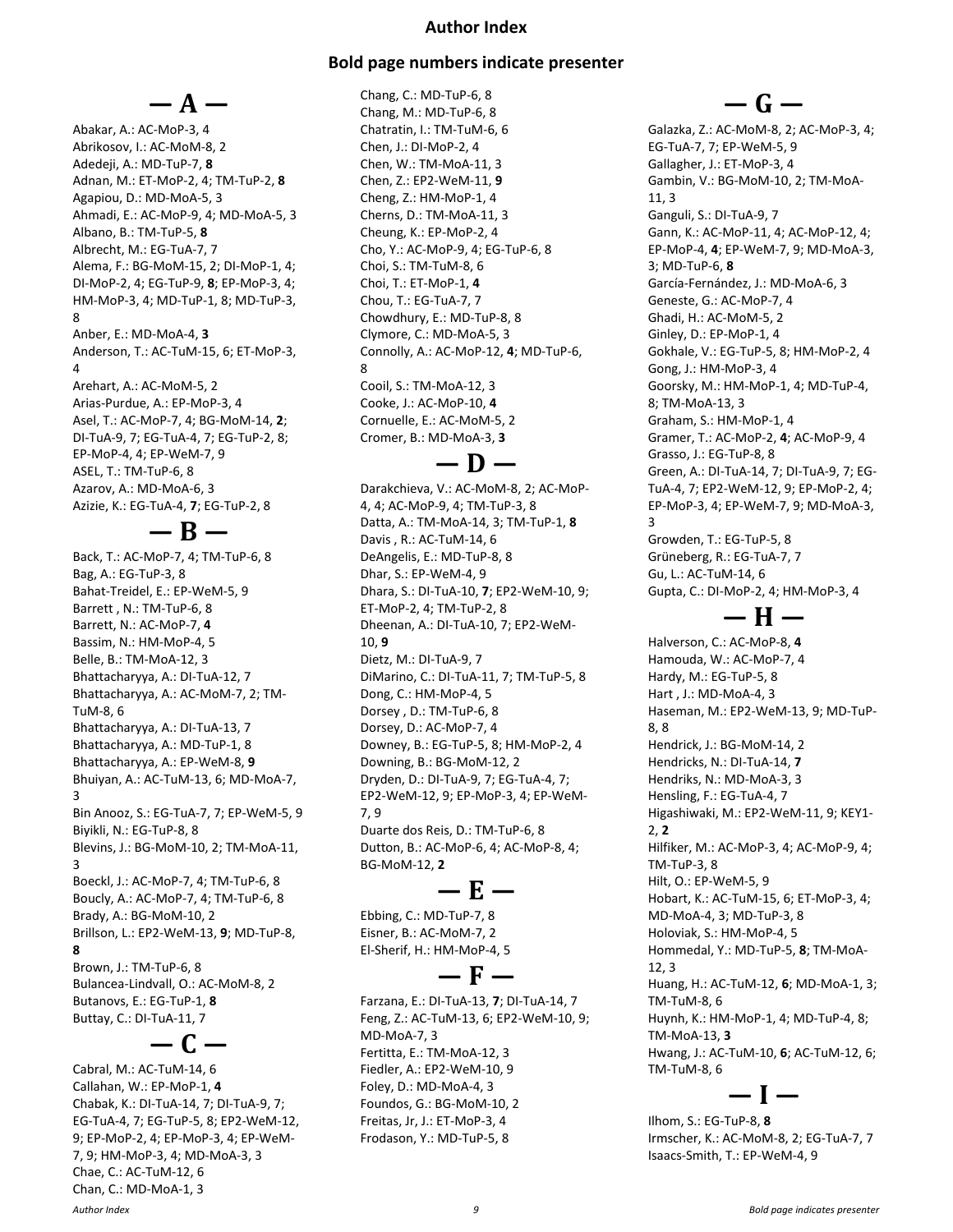Islam, A.: DI-TuA-14, 7; DI-TuA-9, **7**; EG-TuA-4, 7; EP2-WeM-12, 9; EP-MoP-3, 4; EP-WeM-7, 9 Itoh, T.: EG-TuP-9, 8 Itoh, T.: DI-TuA-13, 7; EG-TuA-3, **7** Ivády, V.: AC-MoM-8, 2

**— J —**

Jacobs, A.: ET-MoP-3, 4; MD-TuP-3, 8 Jalan, B.: TM-MoA-14, 3 Jang, H.: HM-MoP-3, 4 Janotti, A.: TM-TuM-6, **6** Jena, D.: AC-MoP-9, 4; EG-TuA-4, 7; EG-TuP-2, 8; EG-TuP-6, 8; EP2-WeM-13, 9; EP-MoP-4, 4; MD-MoA-3, 3 Jenna, D.: AC-MoP-11, 4 Jensen, I.: TM-MoA-12, **3** Jeon, H.: EG-TuP-7, **8** Jesenovec, J.: AC-MoP-10, 4; AC-MoP-6, 4; AC-MoP-8, 4; BG-MoM-12, 2 Jessen, G.: HM-MoP-3, 4 Jian, Z.: MD-MoA-5, **3** Jiang, K.: AC-TuM-14, 6 Jin, E.: EG-TuP-5, 8; HM-MoP-2, 4 Jinno, R.: AC-MoP-9, 4 Johansen, K.: MD-TuP-5, 8 Joishi, C.: DI-TuA-10, 7; EP2-WeM-10, 9

**— K —**

Kahler, R.: EP-WeM-7, 9 Kalarickal, N.: EP2-WeM-10, 9 Kalarickala, N.: DI-TuA-10, 7 Kamimura, T.: KEY1-2, 2 Karim, A.: TM-TuM-8, 6 Katzer, D.: EG-TuP-5, 8; HM-MoP-2, 4 Kilic, U.: AC-MoP-3, 4 Kim, D.: HM-MoP-3, 4 Kitada, T.: KEY1-2, 2 Kjeldby, S.: MD-MoA-6, **3** Knight, S.: AC-MoM-8, 2; AC-MoP-4, 4; AC-MoP-9, 4 Knoll, J.: DI-TuA-11, 7 Knudtson, J.: AC-MoP-9, 4; TM-TuP-3, 8 Koeppe, N.: AC-MoP-3, 4 Korlacki, R.: AC-MoM-8, 2; AC-MoP-2, 4; AC-MoP-3, 4; AC-MoP-9, 4; TM-TuP-3, **8** Krishnamoorthy, S.: AC-MoM-7, 2; AC-MoP-10, 4; DI-TuA-12, 7; DI-TuA-13, 7; EP-WeM-8, 9; MD-TuP-1, 8; TM-MoA-13, 3; TM-MoA-14, 3; TM-TuM-8, 6 Krishnan, G.: HM-MoP-4, 5 Kuball, M.: EP2-WeM-11, 9; TM-MoA-11, 3 Kuchuk, A.: DI-MoP-1, 4 Kuehne, P.: AC-MoM-8, 2 Kühne, P.: AC-MoP-4, 4 Kumagai, Y.: KEY1-2, 2 Kumar, A.: TM-MoA-14, 3 Kumar, S.: EP2-WeM-11, 9; KEY1-2, 2 Kuramata, A.: AC-TuM-15, 6; ET-MoP-3, 4 Kuznetsov, A.: MD-MoA-6, 3

### **— L —**

Laccheb, M.: AC-MoP-7, 4 Lang , A.: MD-MoA-4, 3 Lang, A.: HM-MoP-2, 4

#### **Author Index**

Langørgen, A.: TM-MoA-12, 3 Lawson, J.: EP-WeM-4, 9; MD-TuP-7, 8 Leach, J.: TM-TuM-8, 6 Lee, H.: EP-WeM-7, 9; ET-MoP-1, 4 Leedy, K.: DI-TuA-14, 7; DI-TuA-9, 7; EG-TuP-7, 8; EP-WeM-7, 9 Levin, A.: AC-MoM-7, 2 Li, J.: AC-MoP-1, **4** Li, M.: TM-MoA-11, 3 Li, Q.: EP-MoP-2, 4 Li, W.: EP2-WeM-13, 9; MD-MoA-3, 3 Li, X.: MD-MoA-1, **3** Liang, J.: KEY1-2, 2 Liao, M.: HM-MoP-1, **4**; MD-TuP-4, **8**; TM-MoA-13, 3 liddy, K.: DI-TuA-14, 7 Liddy, K.: AC-MoP-11, 4; DI-TuA-9, 7; EP2-WeM-12, **9**; EP-MoP-2, 4; EP-MoP-3, 4; EP-WeM-7, 9 Liu, D.: TM-MoA-11, 3 Lu, G.: DI-TuA-11, 7 Lubin, C.: AC-MoP-7, 4; TM-TuP-6, 8 Luccioni, D.: MD-TuP-4, 8 Lundh, J.: MD-TuP-3, 8 Lyons, J.: TM-TuM-7, 6; TM-TuP-4, **8**

**— M —**

Ma, Z.: HM-MoP-3, **4** Macková, A.: MD-MoA-6, 3 Mahadik, N.: AC-TuM-15, **6** Maimon, O.: EP-MoP-2, **4** Manjeshwar, A.: TM-MoA-14, 3 Masten, H.: MD-TuP-3, **8** Mastro, M.: ET-MoP-3, 4 Matto, L.: MD-TuP-4, 8 Mauze, A.: AC-MoP-9, 4; EG-TuA-3, 7 Mazumder, B.: AC-TuM-13, 6 McCandless, J.: AC-MoP-11, 4; EG-TuA-4, 7; EG-TuP-2, 8; EG-TuP-6, **8**; EP-MoP-4, 4 McCloy, J.: AC-MoP-10, 4; AC-MoP-6, 4; AC-MoP-8, 4; BG-MoM-12, 2 McCluskey, M.: AC-MoP-6, 4; AC-MoP-8, 4 McGlone, J.: AC-MoM-5, 2; EP2-WeM-10, 9 McGray, C.: TM-TuM-8, 6 Meng, L.: AC-TuM-13, 6; EP2-WeM-10, 9; MD-MoA-7, 3 Merrett, J.: MD-TuP-7, 8 Merrett, N.: EP-WeM-4, 9 Meyer, D.: EG-TuP-5, 8; HM-MoP-2, 4 Michaels, J.: MD-MoA-1, 3 Miesle, A.: DI-TuA-9, 7 Mikšová, R.: MD-MoA-6, 3 Mishra, A.: EP2-WeM-11, 9 Mishra, U.: MD-MoA-5, 3 Mock, A.: AC-MoP-9, 4 Mohammad, A.: EG-TuP-8, 8 Mondal, A.: EG-TuP-3, **8** Morell, B.: EG-TuP-6, 8 Morgan, T.: DI-MoP-1, 4 Moser, N.: EP2-WeM-12, 9; EP-MoP-2, 4; EP-MoP-3, 4 Mou, S.: AC-MoP-1, 4; AC-MoP-12, 4; AC-MoP-7, 4; BG-MoM-14, 2; DI-TuA-9,

Moule, T.: EP2-WeM-11, 9 Mu, F.: HM-MoP-1, 4 Mu, S.: AC-MoM-8, 2 Muller, D.: MD-TuP-6, 8 Murakami, H.: KEY1-2, 2 Muralidharan, R.: EG-TuP-10, 8 Myers, R.: ET-MoP-2, 4; TM-TuP-2, 8

### **— N —**

N Nath, D.: EG-TuP-10, 8 Nandi, A.: EG-TuP-3, 8 Nathaniel, J.: MD-MoA-4, 3 Neal, A.: AC-MoP-1, 4; BG-MoM-14, 2; DI-TuA-9, 7; EG-TuA-4, 7; EG-TuP-6, 8; TM-MoA-9, **3** Nepal, N.: EG-TuP-5, **8**; HM-MoP-2, 4 Nguyen, P.: MD-MoA-6, 3 Nomoto, K.: EP2-WeM-13, 9; MD-MoA-3, 3 Noor, M.: MD-TuP-8, 8

**— O —**

O'Hayre, R.: EP-MoP-1, 4 Okyay, A.: EG-TuP-8, 8 Orishchin, N.: DI-MoP-1, 4 Oshima, Y.: AC-MoP-9, 4 Osinsky , A.: BG-MoM-15, **2** Osinsky, A.: DI-MoP-1, 4; DI-MoP-2, 4; EG-TuP-9, 8; EP-MoP-3, 4; HM-MoP-3, 4; MD-TuP-1, 8; MD-TuP-3, 8 Ou, X.: HM-MoP-1, 4

**— P —**

Pancotti, A.: AC-MoP-7, 4; TM-TuP-6, **8** Park, A.: AC-TuM-14, 6 Pasayat, S.: DI-MoP-2, **4**; HM-MoP-3, 4 Pearton, S.: MD-MoA-4, 3 Peelaers, H.: TM-TuM-4, **6** Peterson, C.: DI-TuA-12, 7; MD-TuP-1, **8** Petkov, A.: TM-MoA-11, **3** Pookpanratana, S.: EP-MoP-2, 4 Popp, A.: EG-TuA-7, **7**; EP-WeM-5, 9; EP-WeM-7, 9 Porter, L.: AC-TuM-14, 6 Price, A.: EP2-WeM-10, 9 Protasenko, V.: AC-MoP-12, 4; EG-TuP-6, 8

Prytz, Ø.: MD-MoA-6, 3; TM-MoA-12, 3

**— Q —** Qin, Y.: DI-TuA-11, 7

## **— R —**

Raghavan, S.: EG-TuP-10, 8 Rajan, S.: DI-TuA-10, 7; EP2-WeM-10, 9; ET-MoP-2, 4; PS1-TuM-2, **6**; TM-TuP-2, 8 Rajapitamahuni, A.: TM-MoA-14, 3 Ramdin, D.: EP2-WeM-13, 9; MD-TuP-8, 8 Ranga, P.: AC-MoM-7, 2; AC-MoP-10, 4; EP-WeM-8, 9; TM-MoA-13, 3; TM-MoA-14, 3 Rehm, J.: EG-TuA-7, 7 Remple, C.: AC-MoP-6, **4**; AC-MoP-8, 4 Reunchan, P.: TM-TuM-6, 6 Richter, C.: EP-MoP-2, 4

7; EG-TuA-4, 7; EP-WeM-7, 9